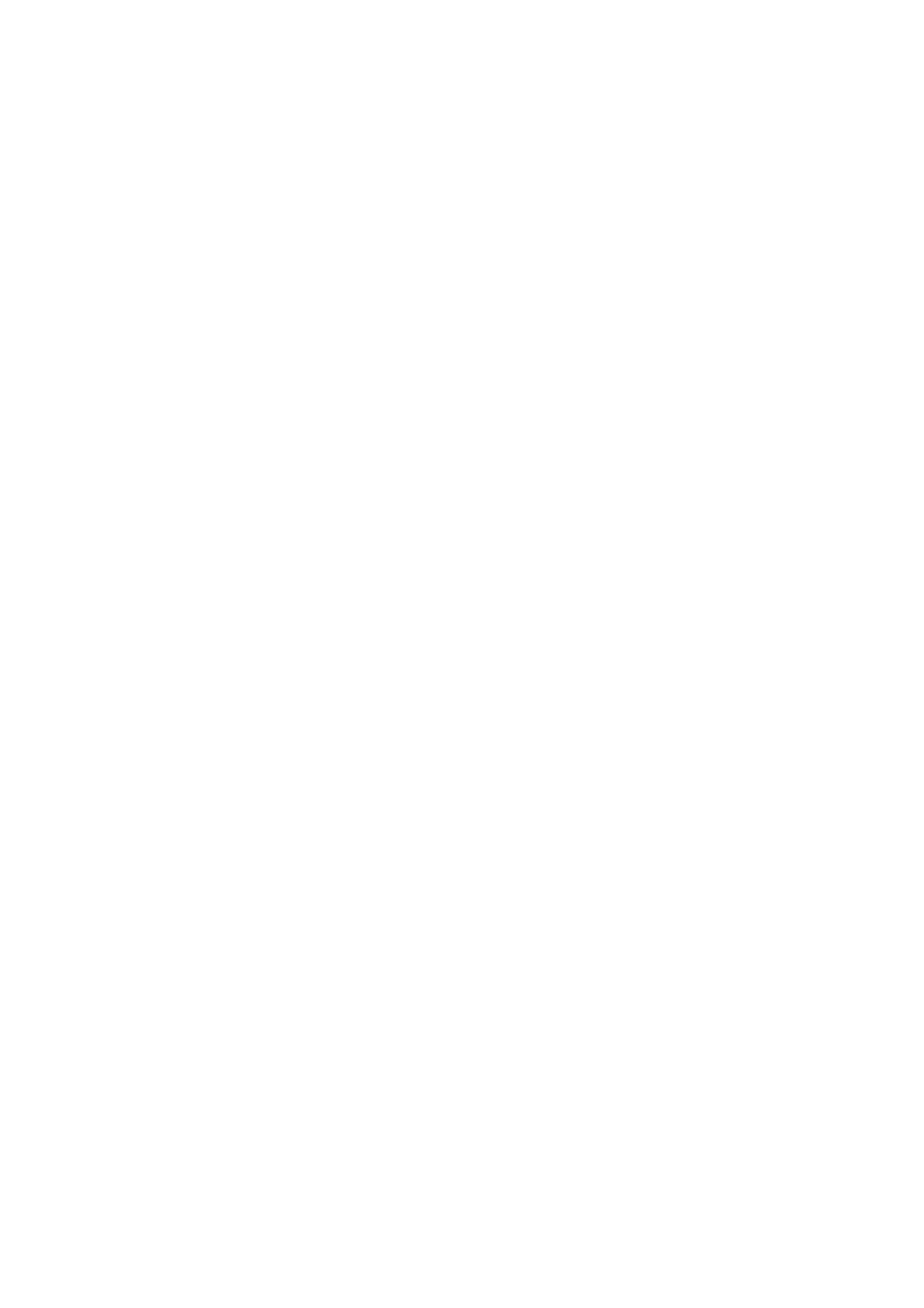## **Preface**

This paper has been prepared as a background discussion document for the 'Roundtable on Benchmarking the Ten New Member States', part of the European Week of Regions and Cities - OPEN DAYS 2005. This paper has been written by Dr Irene McMaster (Research Fellow) and Professor John Bachtler (Director) of the European Policies Research Centre. The paper is the product of desk research, based on previous EPRC studies in the EU27 countries, and a fieldwork interview survey among national authorities in the new EU Member States and Candidate Countries. The field research team comprised the following EPRC researchers:

| <b>Bulgaria</b> | Professor John Bachtler |
|-----------------|-------------------------|
| Czech Republic  | Dr Irene McMaster       |
| Cyprus          | Carlos Méndez           |
| Estonia         | Nina Celina Quiogue     |
| Hungary         | Dr Sara Davies          |
| Latvia          | Dr Irene McMaster       |
| Lithuania       | <b>Tobias Gross</b>     |
| Malta           | Carlos Méndez           |
| Poland          | Dr Martin Ferry         |
| Romania         | <b>Richard Harding</b>  |
| Slovak Republic | Dr Vít Novotný          |
| Slovenia        | Professor Douglas Yuill |

The fieldwork and analysis was undertaken for the Second International Conference 'Benchmarking Regional Policy in Europe' held in Riga on 24-26 April 2005. The Conference was hosted by the Ministry of Finance, Latvia, and organised by the European Policies Research Centre, University of Strathclyde, UK.

The Conference was supported by the following organisations, whose sponsorship is gratefully acknowledged:

- Ministry of Finance, Latvia
- Scottish Executive, UK
- Ministry of the Interior, Finland
- British Council Latvia
- Highlands & Islands Enterprise, UK
- European Commission
- University of Strathclyde, UK

The research team is also grateful for the assistance provided by national government officials and experts from the EU Member States and Candidate Countries and their contribution to the papers.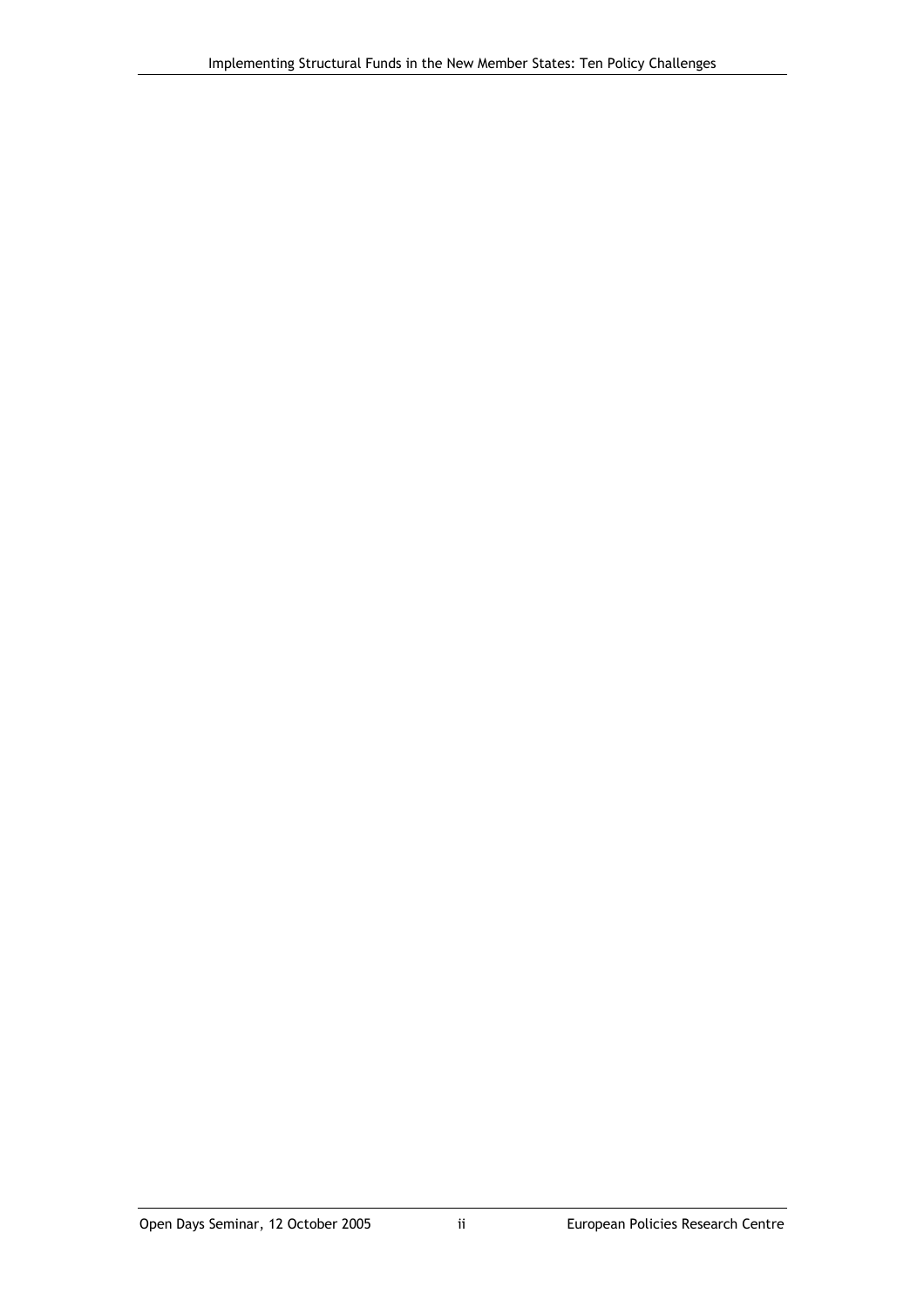## **Table of Contents**

| 1.  |                                                                                     |  |
|-----|-------------------------------------------------------------------------------------|--|
| 2.  | Policy trade-offs: tackling national economic growth and interregional inequalities |  |
| 3.  |                                                                                     |  |
|     |                                                                                     |  |
| 4.  |                                                                                     |  |
| 5.  |                                                                                     |  |
| 6.  |                                                                                     |  |
|     |                                                                                     |  |
| 7.  |                                                                                     |  |
| 8.  |                                                                                     |  |
| 9.  |                                                                                     |  |
| 10. |                                                                                     |  |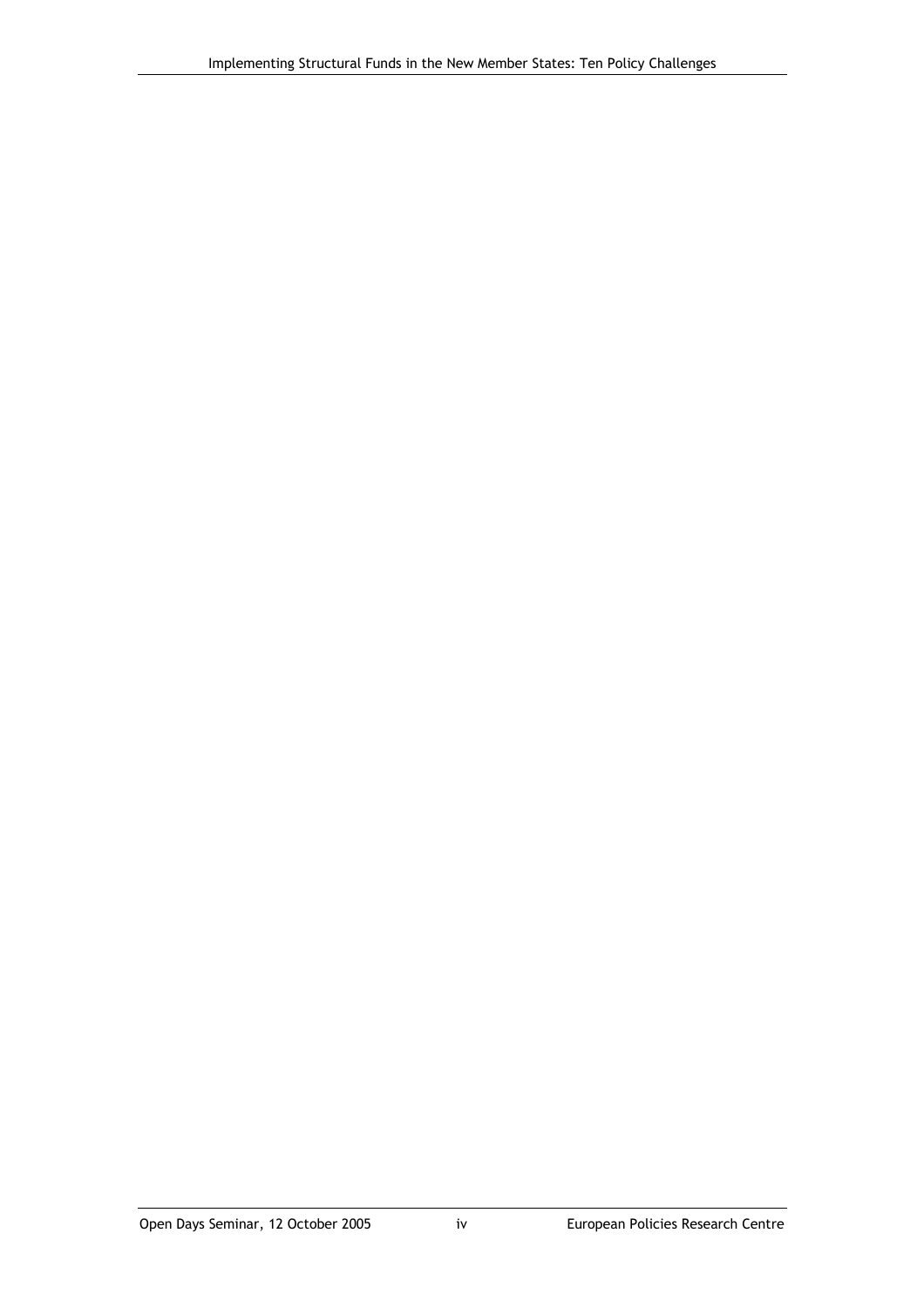## <span id="page-6-0"></span>**IMPLEMENTING STRUCTURAL FUNDS IN THE NEW MEMBER STATES: TEN POLICY CHALLENGES**

## **INTRODUCTION**

Some 18 months into their first programming period, the new Member States are now past the mid-point of the 2004-06 programmes. Much of the funding has already been committed, and attention has switched to making selective use of the remaining funding as well as ensuring that the commitments are translated into spending within the required timescale. At the same time, policy-makers are increasingly focusing on the challenge of preparing for the 2007-2013 programme period with the prospect of implementing much larger volumes of Structural and Cohesion Funds resources, and the associated demands on management and delivery systems. It is therefore an opportune moment to take stock of progress to date in implementing the Structural Funds in the new Member States, and to look forward at how future challenges will be addressed.

This paper provides a comparative assessment of the key policy challenges for the implementation of EU Structural Funds. The paper assesses recent trends and anticipated developments in regional policies across the EU, with emphasis on how the ten new Member States have responded to the challenges and opportunities of EU Cohesion policy. The report compares and contrasts trends in the development of Structural Funds programming, institutional frameworks and implementation, highlighting examples of innovative and good practice.

The scope for diversity in the development and implementation of EU Cohesion policy is considerable, linked to the size of Member State countries, the extent of regional disparities, eligibility, levels of regionalisation, and the relationship between domestic and EU policy priorities and instruments. Additionally, the EU Member States are currently engaged in major political debates about the budget and the policy orientation of Cohesion policy in the next period. However, whatever the scale of the resources and the allocation mechanism agreed, there are common, fundamental strategic and operational issues facing policy-makers in designing and implementing programmes that deliver jobs, growth and competitiveness.

It is the similarity in the issues faced by Member States that makes it possible to highlight shared experience, common challenges and opportunities for learning across programmes, regions and Member States. This paper is therefore structured around key common questions and issues relating to three main themes of Cohesion Policy programming, institutions and implementation (see [Figure 1\)](#page-7-0). Under each of these headings, themes are identified, responses are assessed and future developments are considered.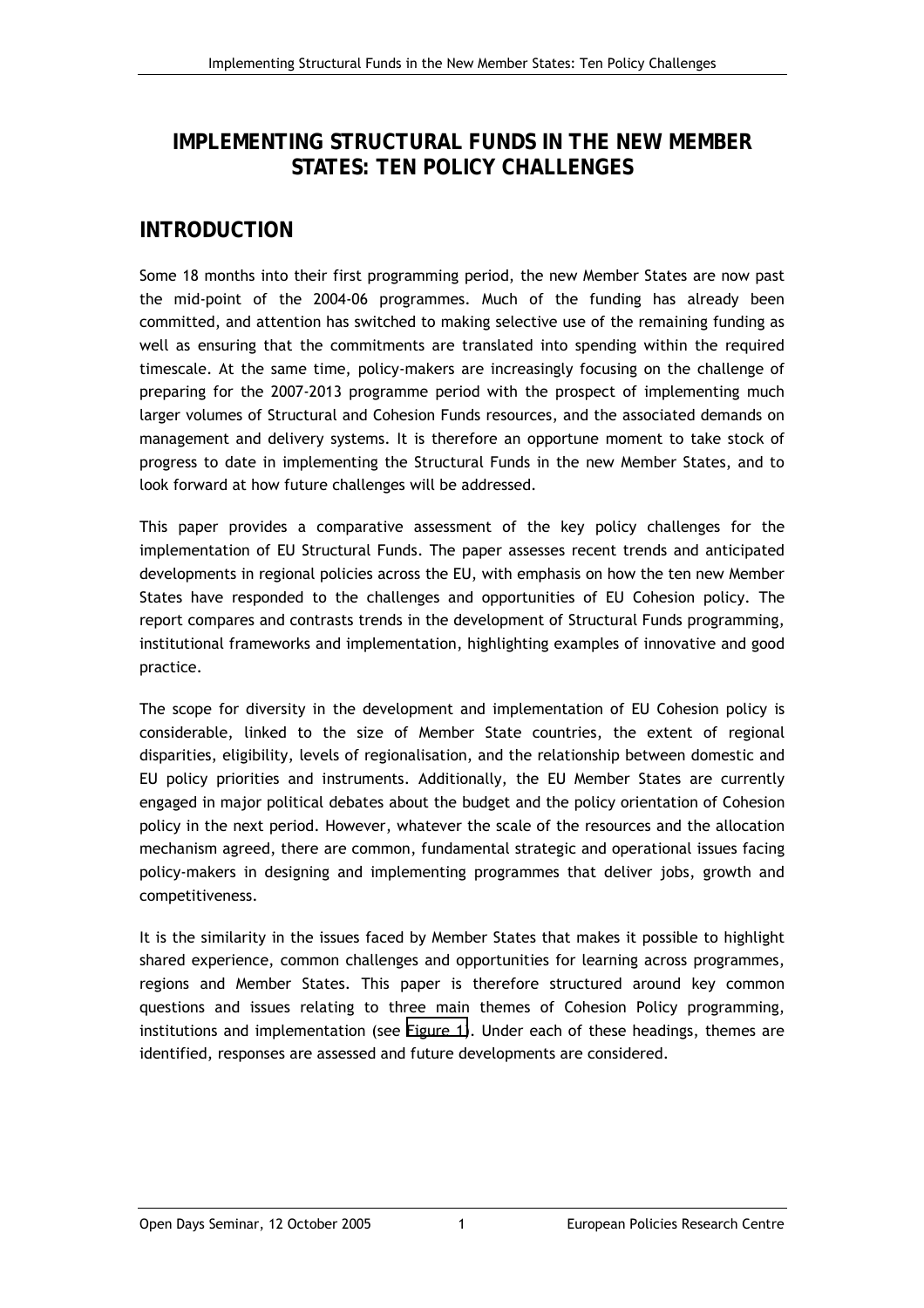

<span id="page-7-0"></span>**Figure 1: Ten Key Challenges for the Implementation of Structural Funds** 

## **PROGRAMMING**

One of the fundamental principles underlying EU Cohesion policy is a strategic approach to economic development. EU-funded development programmes are required to have an explicit strategic rationale, grounded in an analysis of development needs and opportunities, with clear, measurable objectives and coherence with other policy interventions. Policy-makers face the challenge of how best to allocate limited financial, human and organisational resources in order to maximise economic, social and environmental benefits. In practice, Cohesion policy is characterised by multiple goals, instruments and actors, so the process of developing a targeted and coherent strategy can be complex. $<sup>1</sup>$ </sup>

## **1. Making Policy Choices**

Cohesion policy finances investment in a wide range of projects that are supposed to contribute to a number of different economic, social and environmental goals. The array of goals and demands that can be addressed pose challenges and questions for policy-makers. For instance, in the new Member States, given the breadth of development challenges, how should Cohesion Policy tackle different economic, social and environmental goals? There is a risk that the range of goals and types of intervention associated with Cohesion policy can undermine the quality of a strategy by a fragmentation of effort, inconsistent interventions, or a lack of clear target-setting. Policy-makers have to find ways of managing tensions between the high expectations of a range of societal groups, the availability of public funding and the speed with which economic, social and environmental change can be

<sup>1</sup> The following section draws on S Davies and T Gross (2005) *The Challenges of Designing Cohesion Policy Strategies: Discussion Paper No. 2*, Benchmarking Regional Policy in Europe, Second International Conference, Riga 24-26 April 2005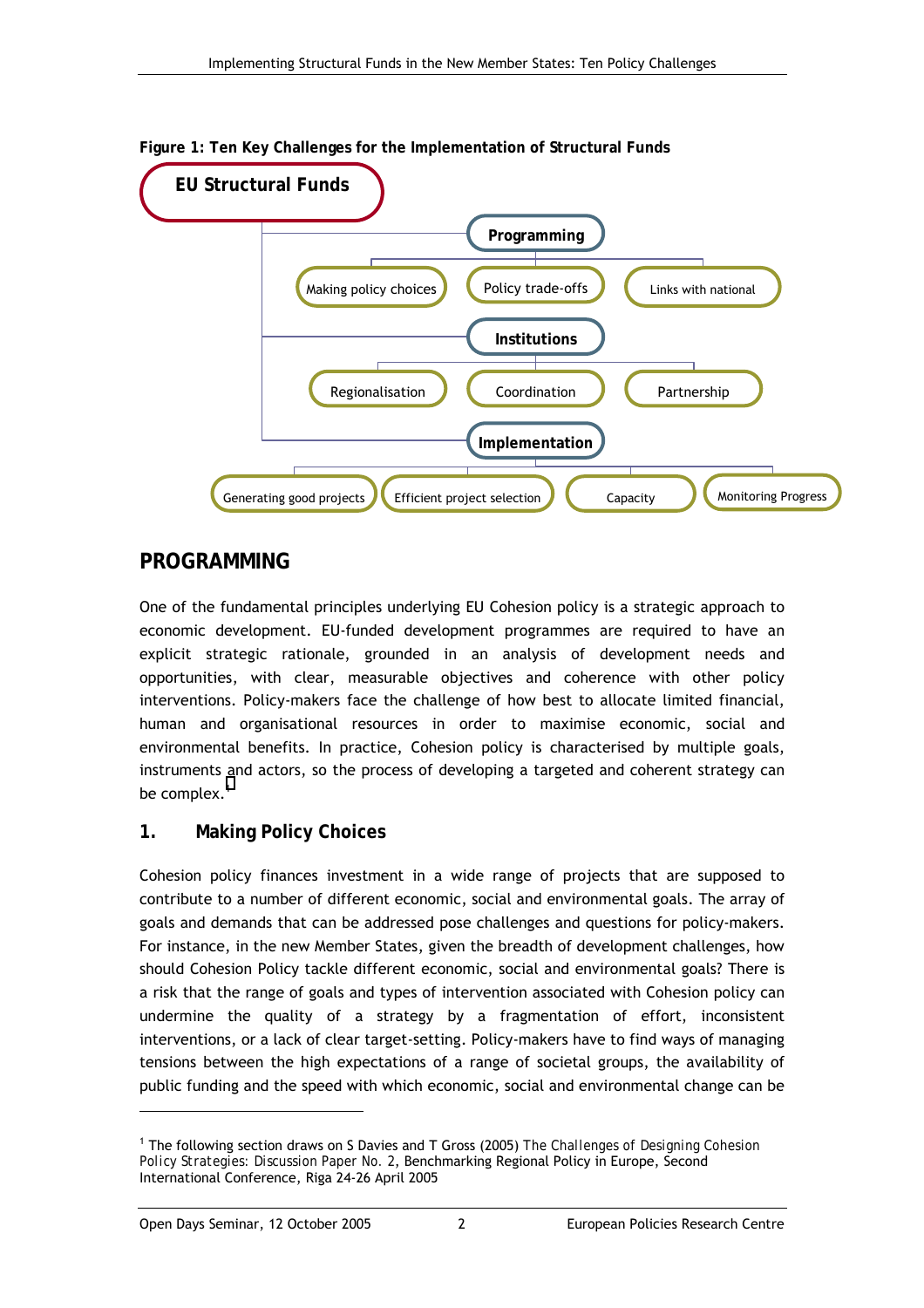achieved. It may be necessary to allocate some funds to interventions that are expected to show rapid benefits in order to meet expectations and maintain momentum. However, funds should also target long-run goals. For example, investment in human capital may not show results for some years, yet it is critically important for long-run economic growth and employment creation.

Several factors play a part in managing these challenges, for example: the sequence of goals and expenditure; the definition of targets for individual projects and measures; and the synergies and trade-offs between specific interventions. These decisions could apply either between or within areas of activity. For instance, decisions on investment in infrastructure may focus on the development of transport infrastructure as a whole or on specific types of transport infrastructure. Trade-offs in relation to business support may involve deciding on whether to focus on providing direct aid to SMEs, rather than on advisory services or on business premises.

The need to take difficult decisions on funding priorities has been particularly pronounced in the new Member States in 2004-06, due to the limited amount of funds provided, the short programming period, and the challenges of implementing Cohesion policy. So far, Cohesion policy in the new Member States generally shows a strong focus on investment in public infrastructure for the 2004-2006 period, not least due to the decision to channel a significant share of EU funding through the Cohesion Fund and thus to trans-European transport networks and major environmental infrastructure. However, there is also diversity in the types of interventions funded, and in the financial allocations, as can be seen in Figure 2, which provides an overview of the thematic distribution of financial allocations from the Structural Funds and Cohesion Fund to the ten new Member States in the 2004-06 programmes.



**Figure 2: Structural and Cohesion Fund Allocations, new Member States, 2004-06<sup>2</sup>**

<sup>2</sup> S Davies and T Gross (2005) *op cit*.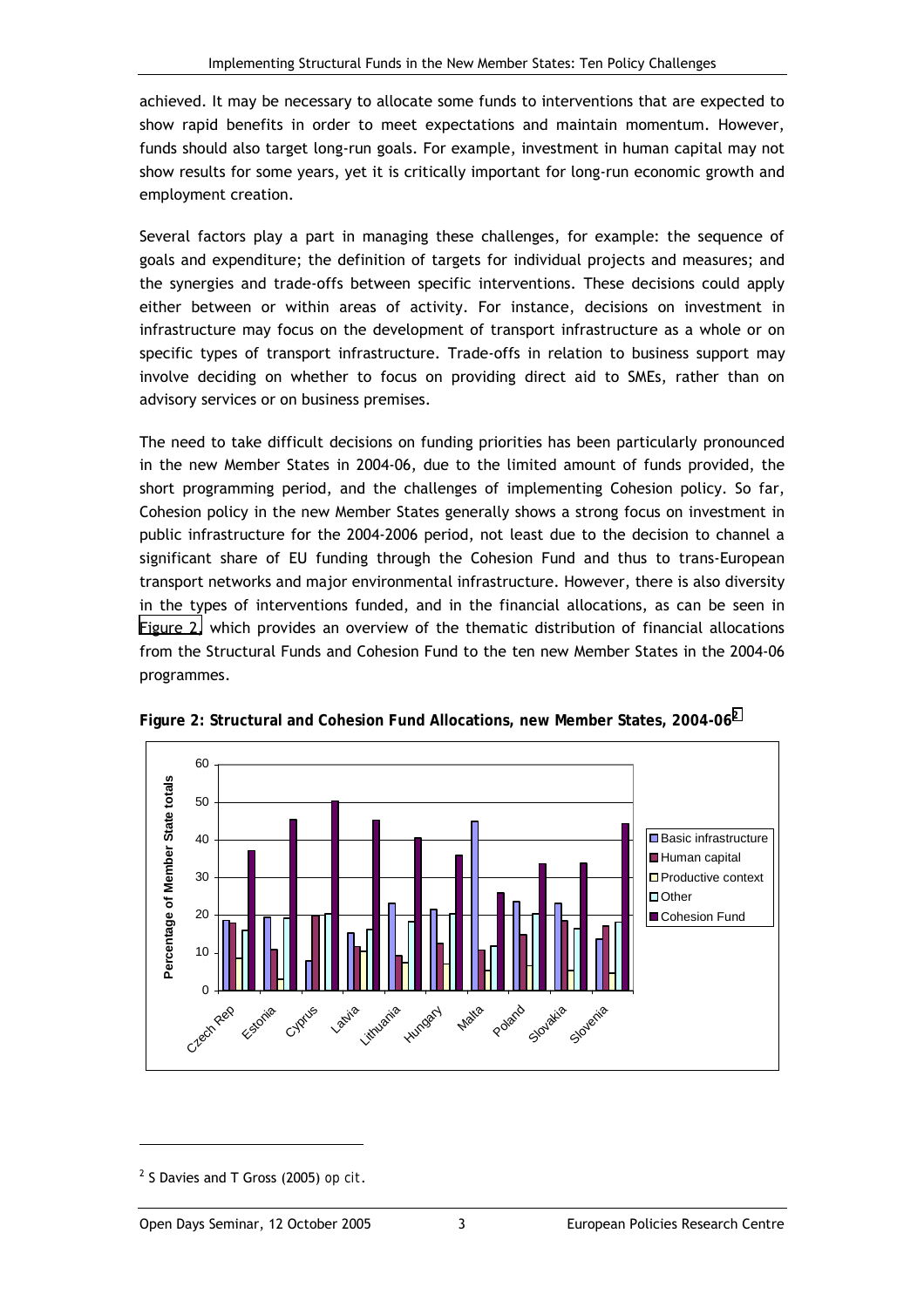For the 2007-13 period, most new Member State regions will be eligible under the Convergence priority, giving them access to substantial financial resources and a broad spectrum of interventions. However, the 2007-13 period also raises new challenges. The new programmes will cover a full programming period, as opposed to the three-year period of the current programmes. Politically and financially there is more at stake, particularly as EU programmes are linked to public investment strategies for a prolonged period. Future programmes have to respond to economic and social development in each Member State and, at the same time, reflect the Commission's new priorities. For instance, the proposed Community Strategic Guidelines have a strong emphasis on RTDI and the ëknowledge economy'. The importance of upgrading human and knowledge capital is recognised by many of the new Member States - a number of which (eg. Slovenia) already focused on this objective in 2004-06. However, there is some concern that too narrow a focus on the ëknowledge economyí could imply insufficient funding for other crucial interventions, notably public investment in transport and environmental infrastructure, public transport systems, education and health infrastructure. Similarly, the meaning of the 'knowledge economy' or the 'Lisbon agenda' is not always clear and in many cases might best be interpreted as funding for human capital (education, training, life long learning and other labour market interventions), as well as technology transfer and diffusion.

Issues of thematic eligibility may be particularly acute in non-Objective 1 regions. In Hungary, for example, the likelihood that the Közép Magyarország region (i.e. Budapest and the surrounding agglomeration) will be a 'phasing-in' region after 2006 raises questions over the availability of funding for interventions such as health infrastructure, as well as major urban physical regeneration and land reclamation. In the context of Cohesion policy strategies, difficulties are most likely to be seen in Member States whose aggregate level of GDP per capita is well below the EU average, yet where one or more of the main agglomerations does not have Objective 1 status (as in the Czech Republic, Slovakia, and possibly other Member States after 2006), an issue which is already familiar in Ireland and Portugal. In such cases, there is a risk of strategic fragmentation and insufficient public investment to reduce major bottlenecks to national economic development, such as urban and suburban transport infrastructure, as well as linkages between the capital city and other regions.

- What are the main challenges facing policy-makers in setting strategic priorities in the next period?
- How relevant are the proposed Community Strategic Guidelines for individual countries?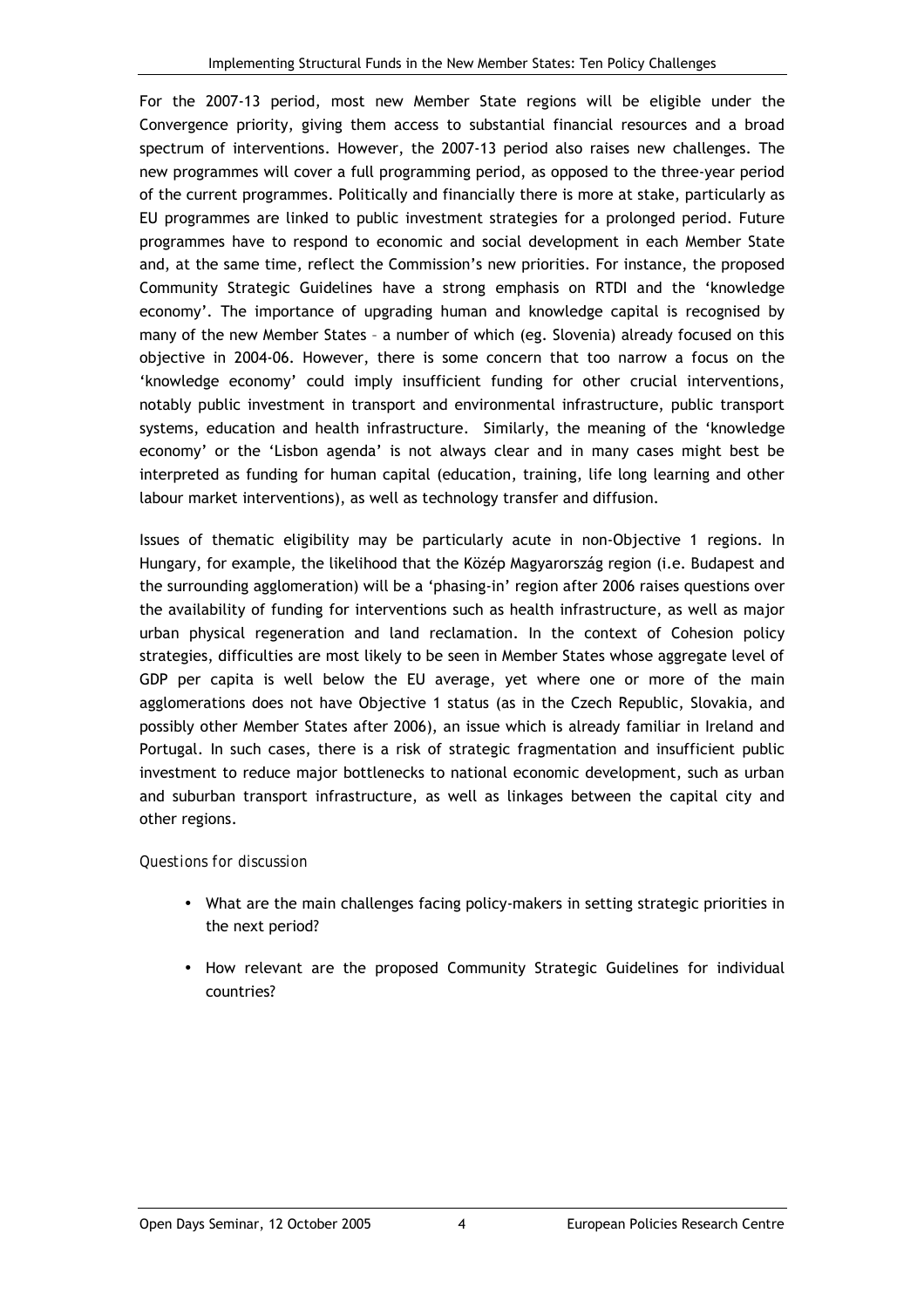### <span id="page-10-0"></span>**2. Policy trade-offs: tackling national economic growth and interregional inequalities**

As the previous section suggests, policy-makers face difficult policy choices. In particular, debate has focused in recent years on the question of whether there is a trade-off between aggregate national economic growth and interregional inequalities.<sup>3</sup> If policymakers decide to allocate a large share of their public investment to lagging regions or areas, this may constrain the availability of public investment for projects that aim to enhance conditions for aggregate economic development. Yet, many Member States face the political and economic challenges of increasing regional disparities, and Cohesion policy funds may be one of the most effective ways for them to address regional development concerns.

Member States take different approaches to the geographical dimensions of Cohesion policy strategies depending on the size of the country, the scale of the national disparity relative to EU average levels of GDP per capita, the extent of inter-regional disparities, the level of regionalisation and eligibility for EU support. In 2004-2006, some countries chose to focus primarily on the goal of national economic development, not least due to the limited funds available. A number of Member States have - at least in principle - adopted the 'growth pole' approach of endeavouring to target funds on a limited number of agglomerations. Some CSFs or SPDs explicitly pre-allocate funds to certain regions or areas, while others do not. For example, in Lithuania, under some measures, the aim is to fund one project in each municipality. In other cases, project selection criteria may provide for the allocation of additional points to projects in certain locations. Slovenia aims to support both aggregate growth and balanced regional development, targeting 60 percent of total funds on areas designated as 'lagging' under national regional policy, and *inter alia* using geographical criteria in allocating funds.

Geographical goals are more complex in some Member States, with the Slovak Republic, for example, emphasising the aim of developing links between Bratislava and other main agglomerations, but also of enhancing the potential of smaller regional centres, and of stabilising the population in rural areas. Similarly, the Czech Republic aims to target growth poles as well as lagging regions, and to support Prague, but also other core agglomerations, and overall balanced development.

Some of the new Member States, which had prioritised national development in 2004-2006, are now considering shifting their focus towards balanced regional development in the next programming period, even though their national levels of GDP per capita remain low relative to the EU average. In others, notably Poland, there may be a stronger emphasis on concentrating funding on the main metropolitan areas, as well as on enhancing transport linkages between regional centres. Poland is, however, likely to continue to allocate a percentage of funding to lagging regions, notably those undergoing agricultural or industrial restructuring. In Hungary, a key issue for the next programming period is the status of Közép Magyarország (the region of Budapest's agglomeration). Phasing-in status could lead to strategic fragmentation in geographical terms, and would also limit public investment in

l

<sup>3</sup> European Commission (2000) *European Economy.* Luxembourg: Office for Official EC Publications.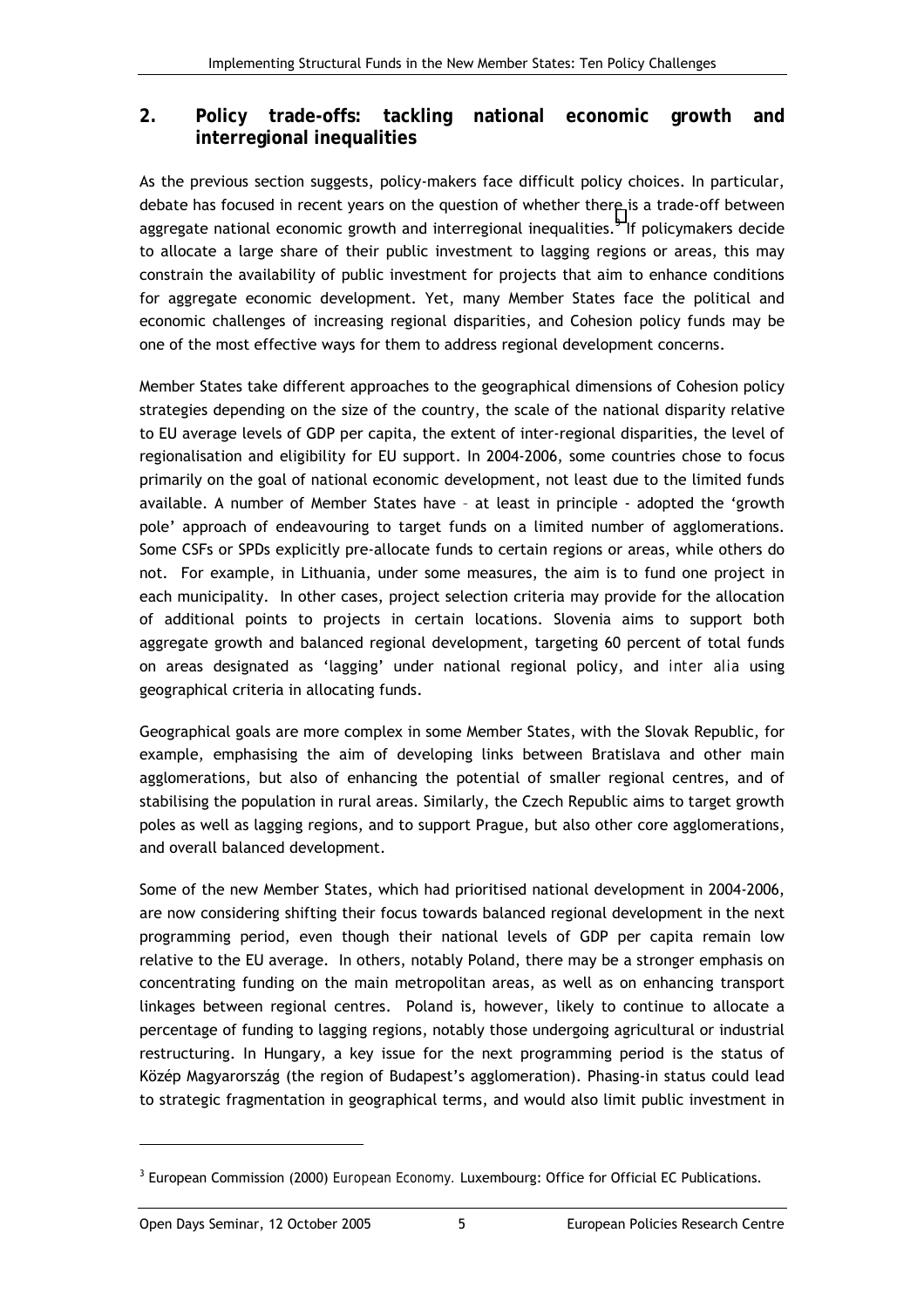<span id="page-11-0"></span>the Budapest agglomeration, in core themes such as road links, rail and metro systems, and waste water infrastructure.

*Questions for discussion* 

- Is there a 'trade-off' between supporting national economic development and regional development?
- How are regional development goals likely to change in the next round of programmes? Will there be a stronger or weaker regional component to the programmes?
- What special measures will be developed to meet the needs of lagging regions?

### **3. Coordination with national policy**

Cohesion policy strategies interact in various ways with domestic policies*.* A key dimension of strategy design is thus an assessment of the potential complementarities and tensions, both between different components of Cohesion policy funding, and with the broader policy environment.

Various approaches are adopted by Member States in endeavouring to ensure effective linkages between Cohesion policy and domestic strategies. An example from the EU15 is the National Development Plan produced by the Irish authorities in 2000-2006, which covers domestic public investment as well as EU funds, and which covers a wider range of thematic interventions (including housing) than those eligible for EU funding. Similarly, in Slovenia, the 2004-06 SPD is perceived to be fully consistent with the broader national Strategic Framework for Economic Development, but focuses on a narrower range of interventions, not least due to limits on time, funding and implementation challenges. However, in the case of some of the new Member States, the limited time available for planning the 2004-2006 strategies meant that there was not always effective coordination with domestic policies.

Fiscal and organisational constraints on domestic public investment mean that decisions on the allocation of Cohesion policy funding are particularly critical. There are concerns over the possible implications of a large influx of external funding in terms of potential macroeconomic imbalances, particularly if it implies a strong stimulus to non-tradable sectors, such as the construction industry, as this can potentially lead to inflationary pressures and overheating in the domestic economy. A related issue is the need to ensure coherence between the Cohesion policy strategy and domestic sources of co-financing. A key issue for future Cohesion policy strategies, in at least some of the new Member States, will relate to the possible influence of Cohesion policy priorities on domestic public investment priorities. The combined effects of the scale of future EU funding, constraints on domestic public expenditure and the need to co-finance EU programmes are likely to limit room for manoeuvre in relation to autonomous public investment priorities.

Some of the Commission's proposals aim to facilitate positive linkages between the Cohesion policy strategy and domestic policies. One rationale for the proposal that each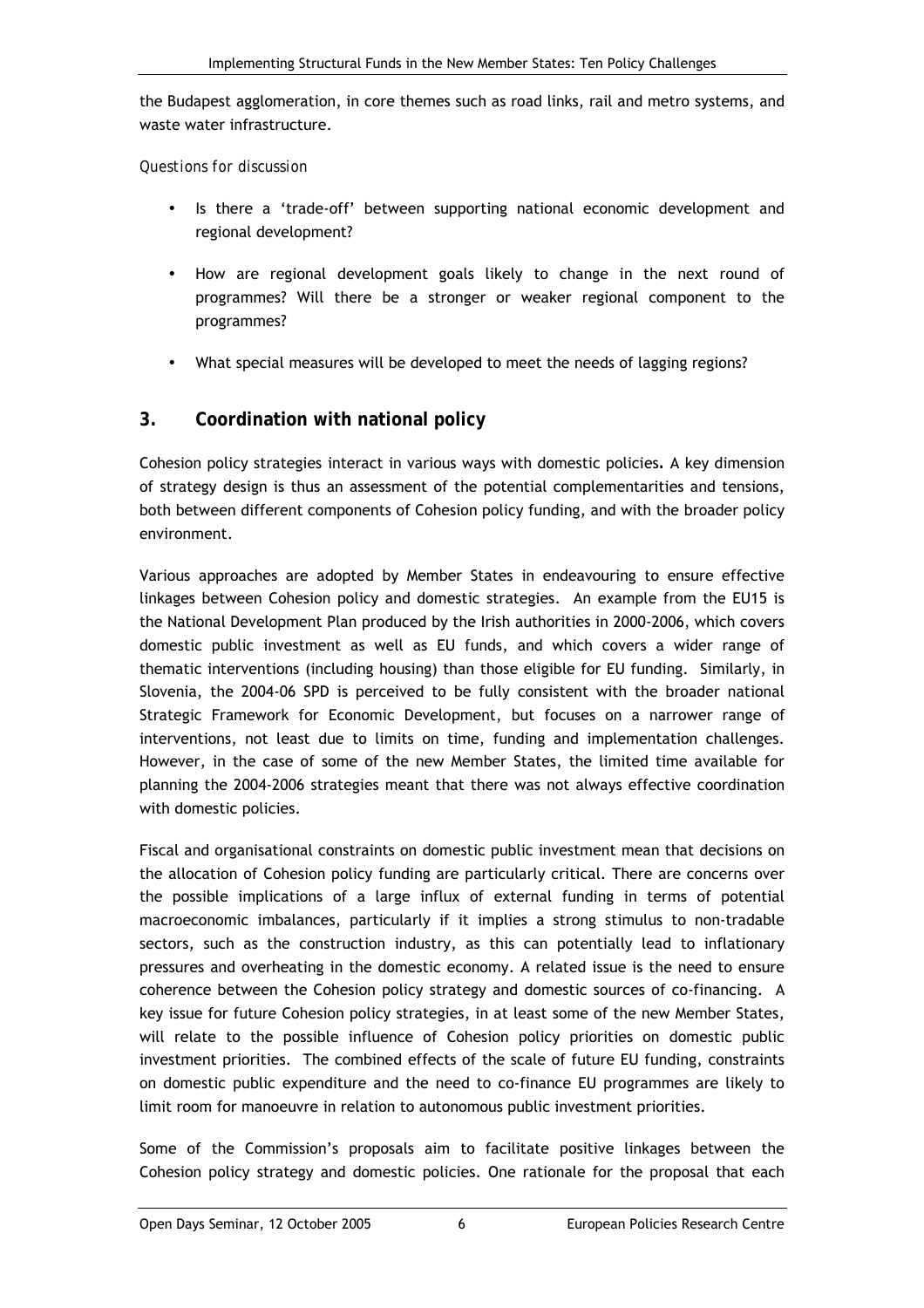Member State should draw up a National Strategic Reference Framework is to enhance consistency between Cohesion policy and Member States policies. It would also be possible to devise other linkage-building methods that would be more closely adapted to the specific situations of individual Member States. A number of countries, for example, have expressed the intention of adopting Ireland's approach of an overall National Development Plan, which would cover domestic public investment as well as EU co-financed expenditure. Indeed, Poland has already drafted such a Plan for the period 2007-2013.

- What mechanisms are in place to facilitate the coordination of domestic and EU policy?
- Does the integration of EU and domestic policy simplify and strengthen interventions, or does it constrain the flexibility and responsiveness of national policies?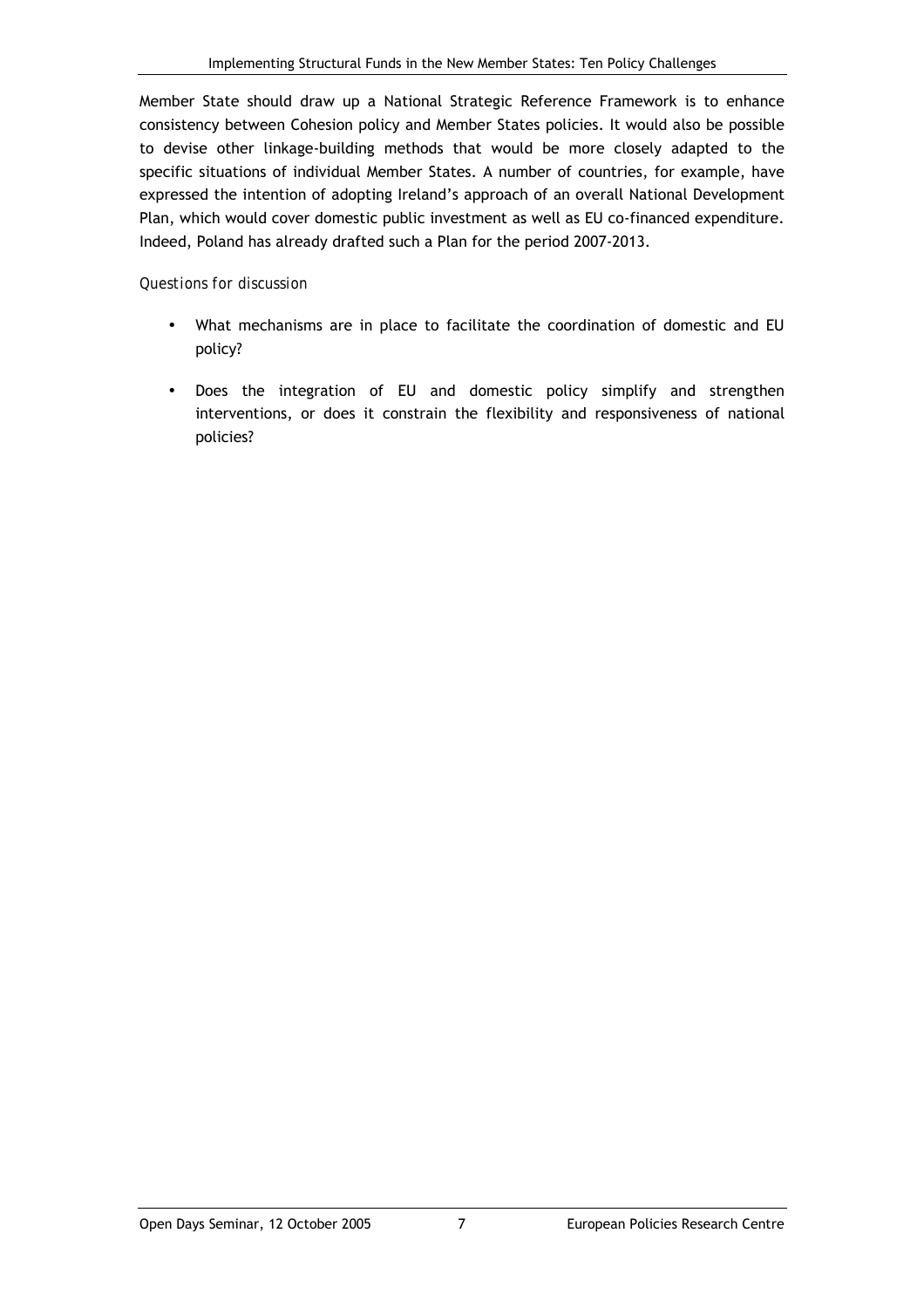## <span id="page-13-0"></span>**INSTITUTIONS**

The institutional infrastructure for implementing EU Cohesion policy is primarily determined by the Member States. The EU lays down the principles of Cohesion policy concentration, partnership, programming etc - and the detailed requirements for management and accountability, but the institutional structures and administrative systems are established according to national practice (or, in some countries, regional practice).

## **4. Scope for Regionalisation**

Over the past decade, there has been a progressive regionalisation of Structural Fund management in many EU 15 countries. However, for the 2004-2006 period, the new Member States decided to implement most Structural Funds resources through centralised systems.

**Figure 3: Schematic view of national and sub-national participation in EU Cohesion policy in the new Member States** 



In a number of new Member States, regional administrations are in a weak political, financial and institutional position, which limits their capacity to participate in Cohesion policy. Related, sub-national participation in the management and implementation of EU Cohesion policy is generally limited to a few key areas, including inputs during programme development and activities as end beneficiaries of funds (see Figure 3). Notable exceptions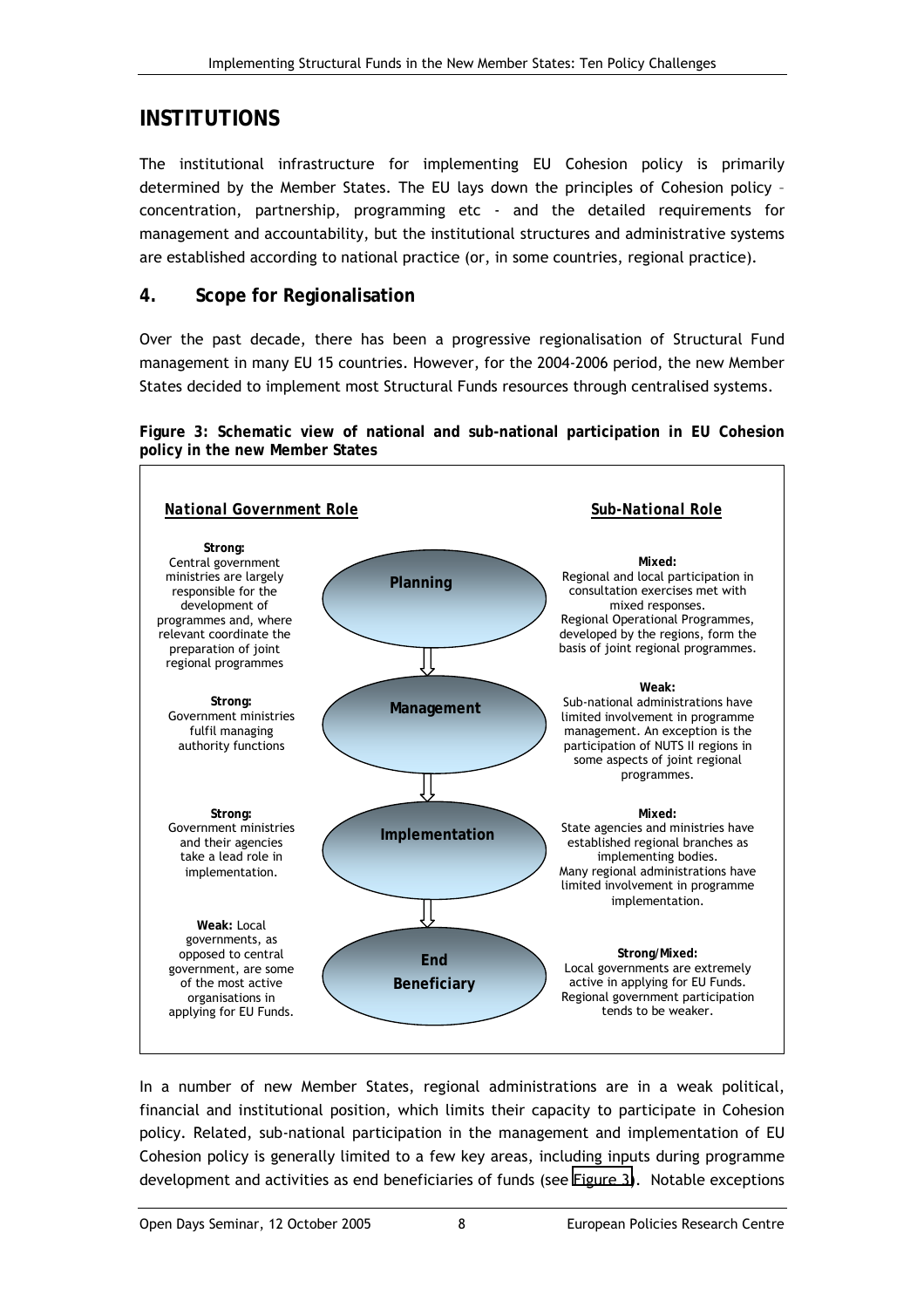<span id="page-14-0"></span>are the Czech Republic, Hungary and Poland, which have some form of joint or integrated Regional Operational Programmes (ROPs). In Slovakia, the OP for Basic Infrastructure also incorporates a regional element. In these cases, regional administrations have a slightly greater involvement in programming activities.

The experience of the current programmes and the reform of EU Cohesion policy are likely to result in modifications to the institutional infrastructure of EU programmes. In line with new programming frameworks, ministerial responsibilities could change. At the sub-national level greater responsibility for the management and implementation of EU Cohesion policy could be delegated to regional levels. For instance, in the larger new Member States, Poland, Hungary, the Czech Republic and Slovakia, self-governing regions or regional agencies might take more responsibility for programme management.

Alternatively, depending upon the constitutional arrangements and institutional structures of individual countries, centralised, sectoral policy-making could still offer a more robust platform from which to develop and deliver EU programmes. Even in countries with comparatively well-established regions, the administration of highly complex EU Funds could easily overload regional administrations, undermining what authority they have. For instance, institutional reforms linked to the preparation of EU Funds may undermine or complicate the operation of existing development networks, and late changes to administrative structures could also disrupt personnel and weaken expertise.

#### *Questions for discussion*

- What are the merits of regionalisation of Structural Fund management? What pressures are there for regionalisation?
- What types of investment in regional institutional capacity have proved to be effective?
- To what extent do centralised administrative structures continue to provide a more robust platform for Structural Funds programme management?

## **5. Improving Coordination**

Whatever the institutional arrangements for EU Cohesion policy, coordination and cooperation across the relevant ministries, sub-national authorities and agencies are essential for effective management and implementation. Related, Cohesion policy is widely acknowledged to be an important factor in bringing together previously disjointed decisionmaking bodies in the EU Member States. However, effective coordination and cooperation remain on-going challenges for EU programmes, especially as this involves such a wide range of actors and institutions.

In the new Member States, new systems to facilitate coordination in the development and delivery of EU Funds have been established. On the one hand, Managing Authorities have coordinating functions, across ministries and levels of government. Inter-ministerial coordination committees have also been created. For example, in Malta and the Slovak Republic, coordination committees are responsible for harmonising the activities of sectoral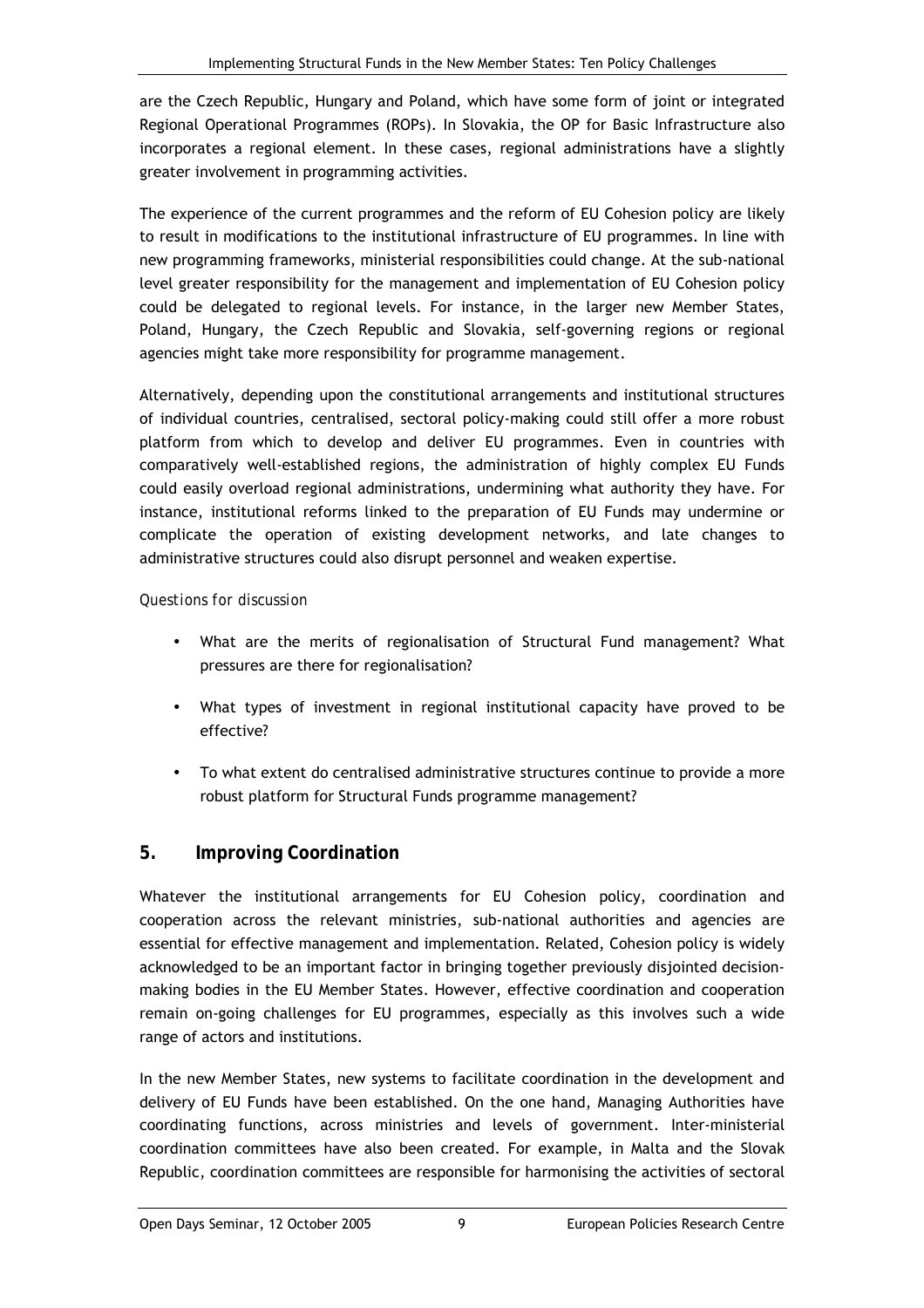ministries in the field of regional policy. However, such mechanisms do not necessarily guarantee effective coordination. In practice, newly established coordination structures can be weak and face a number of obstacles.

- Coordination arrangements are not sufficiently formalised or well embedded. Following problems experienced by some CSF managing authorities in the new Member States, national legislation is required to strengthen their coordination functions.
- Sectoral ministries have proved resistant to the idea of their activities being 'coordinated' by an external committee or managing authority, as they are used to having their own distinct sphere of activity.
- The persistent lack of clarity over areas of responsibility compounds coordination problems. Inter-ministerial 'wranglings' over competencies have been a persistent problem, causing delays to programming activities and reducing the scope for integrated/coordinated policy making.
- Coordination across levels of government is weak. Particular problems have been cited with regard to the interface between the national and regional levels. For example, in Poland, the coordination of implementation responsibilities has been complicated by confusion over the division of responsibilities between central government and elected units of regional government.

Looking to the future, the next round of Cohesion policy programmes could raise new challenges for policy and institutional coordination. For instance, the integration of domestic and EU policy measures demands greater integration in planning and delivering policy. Increased regionalisation could place particular demands upon vertical co-ordination between levels of government. In Cohesion countries, the loss of a CSF managing authority could have a negative impact on the level of overall coordination.

- What systems and structures have proved to be effective in ensuring effective coordination?
- To what extent are the requirements of new Regulations likely to require more or less coordination?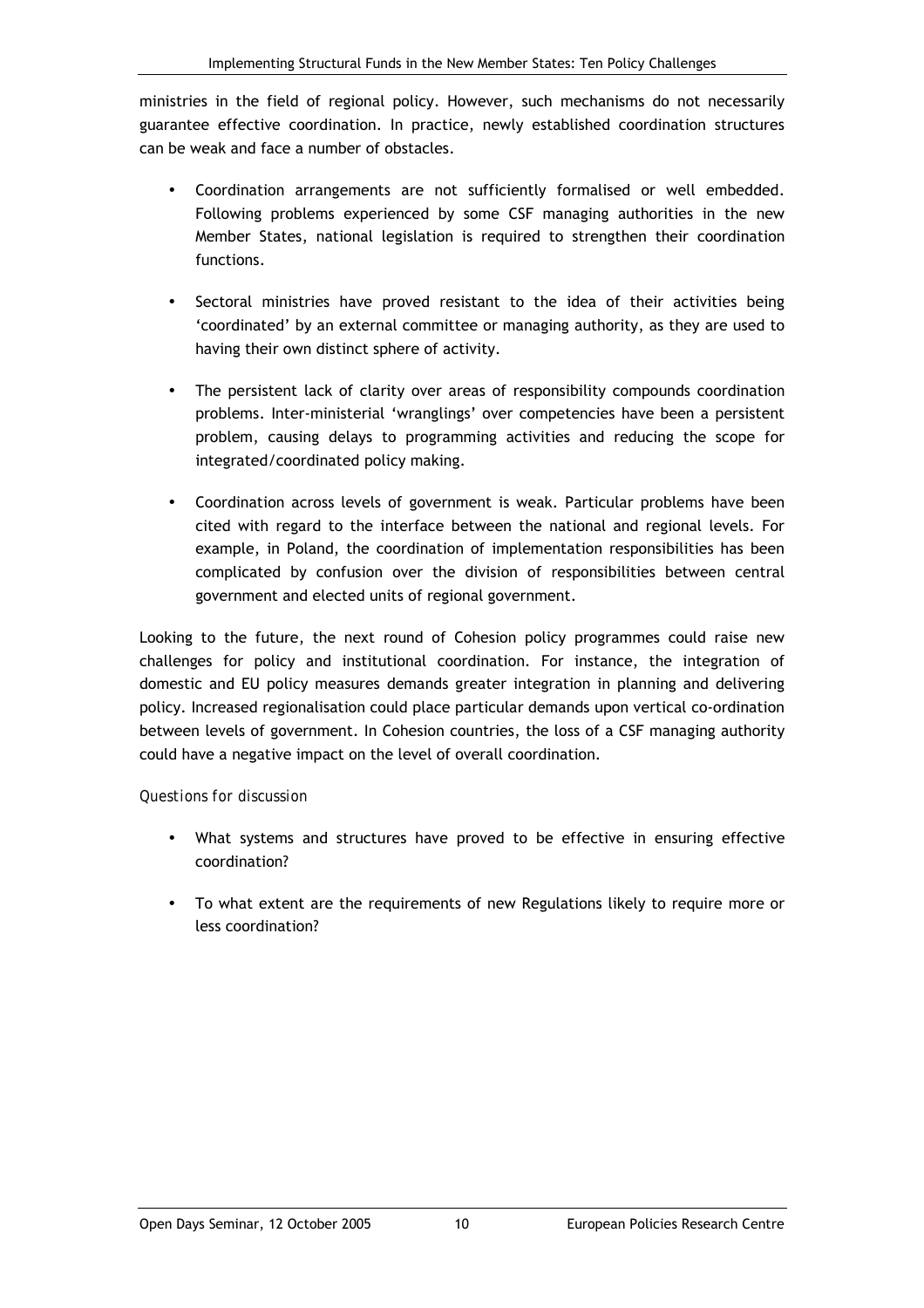### <span id="page-16-0"></span>**6. Deepening Partnership**

Partnership requires actors from different institutions and organisational cultures, with varying priorities and interests, to work together in pursuit of shared objectives. According to the European Commission, this has led to "better targeted and more innovative projects, improved monitoring and evaluation of performance and the wider dissemination of information on their results". $4$ 

Yet, partnership can be pursed in a very formalistic, superficial and limited manner, and simply to meet Commission requirements. The process of effectively and efficiently taking into account numerous and wide-ranging opinions on many different issues is a difficult task for programme developers. It adds additional complexity to programme development, management and delivery, which can slow down decision-making. Programme clarity may suffer as a result. Some potential partners may not necessarily have the capacity to fully participate in consultations (e.g. small municipalities), and, consequently, the quality of exchanges may be limited. Partnership can raise the expectations of the different actors in a way which cannot be met in practice - whether in relation to the amounts of funding that actors expect (and the ease with which they expect to obtain it) or in terms of the anticipated scale and rapidity of the socio-economic impact of public funding.

In the new Member States, considerable efforts have been made to take up the 'partnership principle' and address some of challenges that are inherent in the partnership approach. New structures and national legislation are in place, and a range of activities have been undertaken to build partnership activities.

- Extensive consultations with partners were planned as part of the programming process. For example, according to the CSF of the Czech Republic, the Ministry for Regional Development, as Managing Authority, has "involved the maximum number of relevant partners in the [NDP/CSF] consultation process". Generally, this form of consultation took place on three main levels: (1) inter-ministerial co-ordination; (2) the involvement of relevant social, economic and regional partners; and (3) public consultation. As part of programme preparations, the National Development Office in Hungary established a database of information on partner organisations, partnership events and the opinions and recommendations expressed by the partners in the framework of the consultations.
- Partner organisations are included on management and monitoring committees at various levels. In Malta, the Council for Economic and Social Development, which represents the interests of socio-economic partners, NGOs and civil society, is represented on the government's Inter-Ministerial Committee for Regional Policy. The Estonian Union of Cities is an active partner in programme implementation and monitoring.

<sup>4</sup> European Commission, *Third Cohesion Report: A New Partnership for Cohesion,* (EC: Brussels, 2004) p.xxi.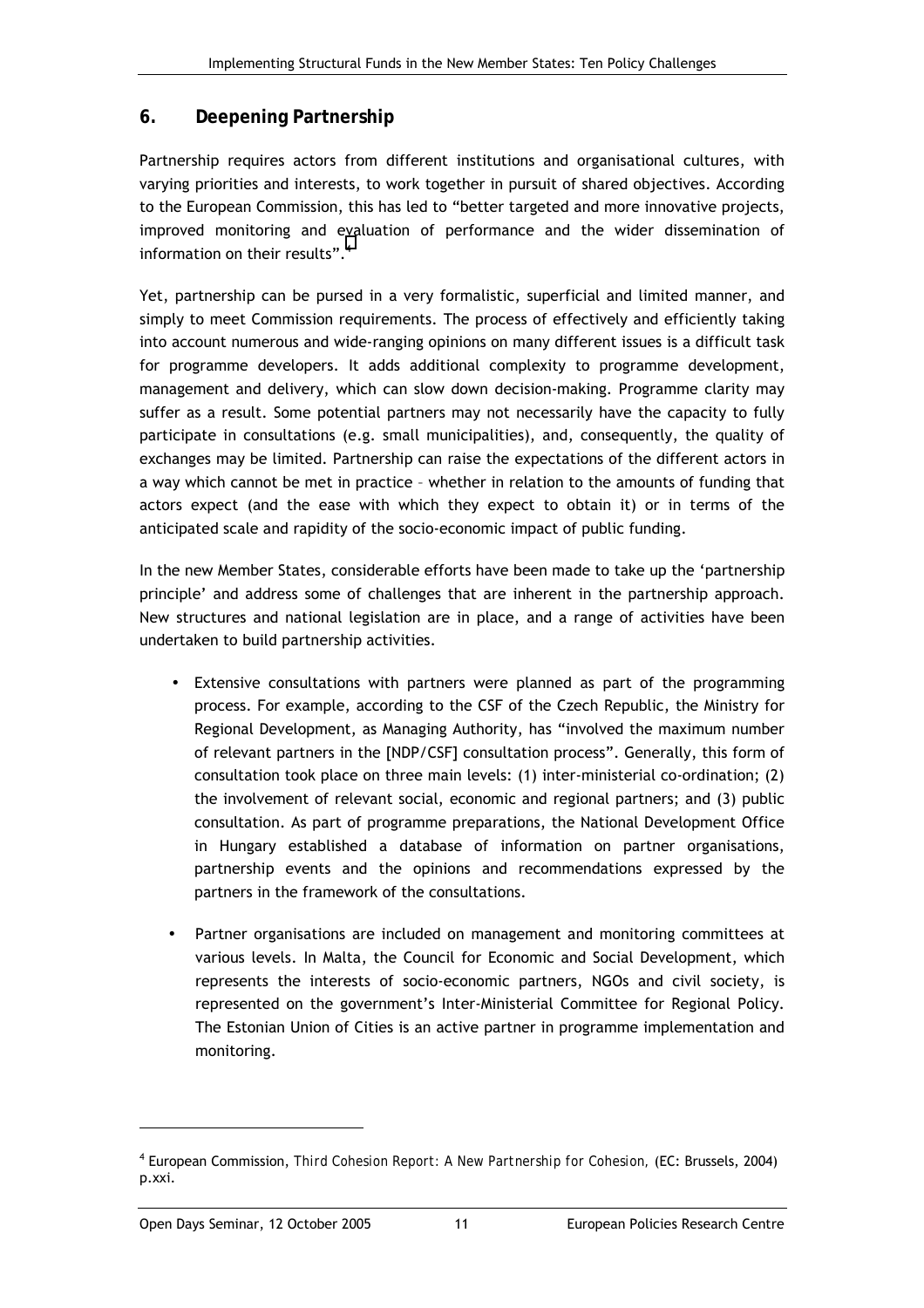Partnership will remain a core element of future Cohesion policy. However, responses to the evolving challenges of partnership are likely to continue to differ, ranging from apparent efforts to 'streamline' and focus 'external' input to developing mechanisms for increasing participation and input. For example, in Poland, a more wide-ranging and intensive process of consultation is underway for the 2007-2013 National Development Plan, including partners from sectoral and regional interest groups. This partly reflects increased awareness of the value of incorporating stakeholders' perspectives to successful programme implementation and is also, in part, a pragmatic response to the increase in funding available and the proposed structure of Operational Programmes. For example, the countryís NDP 2007-2013 proposes an Operational Programme for Civil Society, and NGOs have been heavily involved its development, as they will be ultimate beneficiaries.

- What are the main contributions of partnership? What are the main bottlenecks and limitations to the partnership approach?
- How can the quality and effectiveness of partnership be developed and maintained?
- How well-embedded is partnership in domestic policy structures?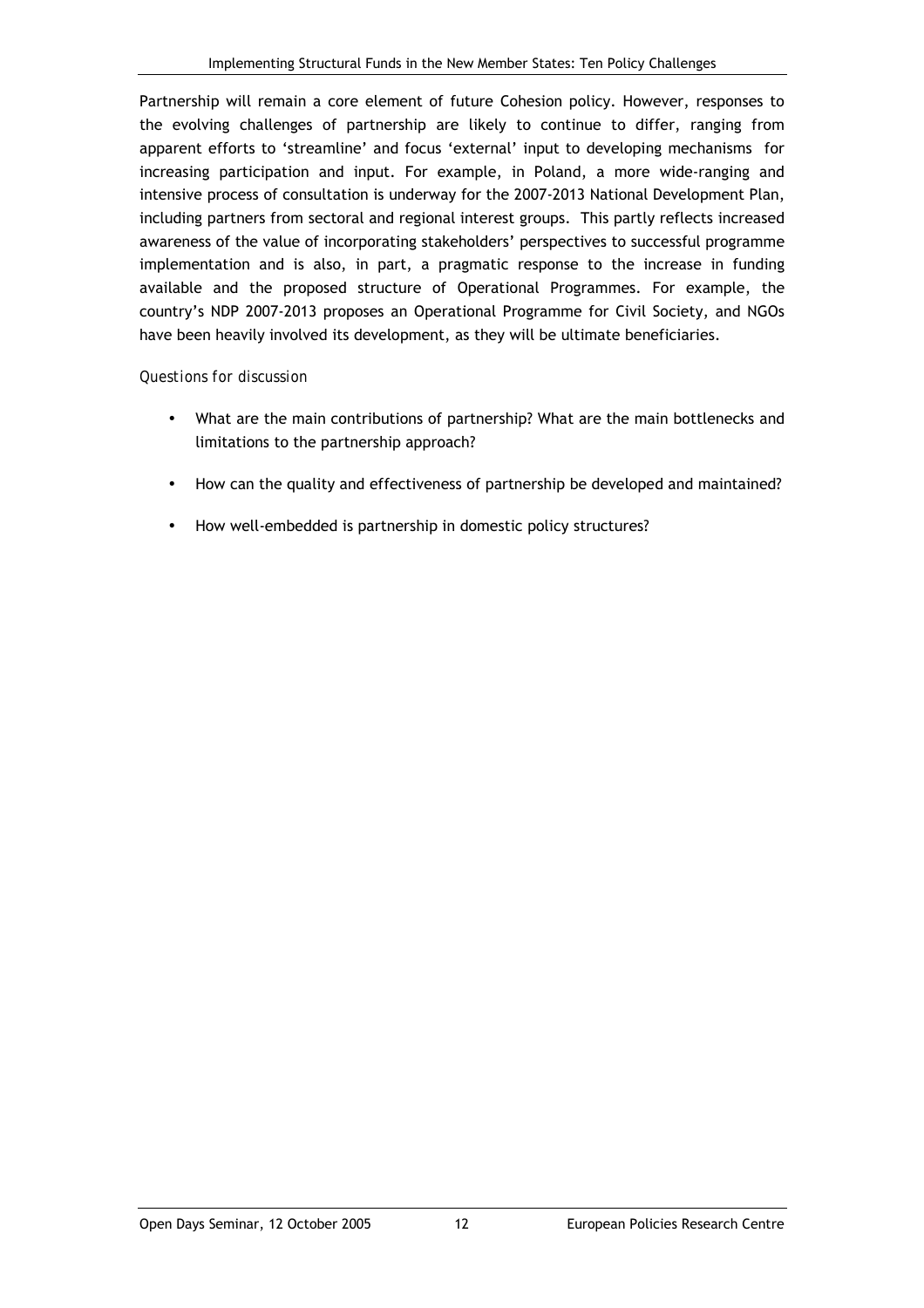## <span id="page-18-0"></span>**IMPLEMENTATION**

Systems for ensuring effective implementation and management of EU Cohesion policy funds are crucial to the success of Cohesion policy. As Cohesion policy has evolved, responsibility for the management and delivery of the Funds has been increasingly decentralised. For the Member States, greater control over the implementation of EU Cohesion policy is associated with both opportunities and challenges.

In the new Member States, the overall impression is that the management and implementation of the EU Funds in the new Member States are going relatively well so far. Huge effort has gone into developing appropriate implementation structures, and reducing risks and bottlenecks to programme implementation. In some cases, programme structures were simplified. For example, Poland, the Czech Republic and Slovakia abandoned plans to adopt separate Regional Operational Programmes for the 2004-2006. In other cases, additions were made, making programmes more inclusive and building up a sense of 'ownership' of the programmes.

In the following sections, key stages of the programme cycle are considered in greater depth: project generation; project appraisal and selection; project implementation; and monitoring and evaluation.



**Figure 4: The 'Virtuous Cycle' of Structural Fund Programming<sup>5</sup>**

<sup>&</sup>lt;sup>5</sup> S. Taylor and P. Raines 'Implementing EU Cohesion Policy and the Pre-Accession Instruments', *Paper presented at the Benchmarking Regional Policy In Europe Conference*, Forest Hills, Loch Ard, Scotland, 9-12 September 2001, p. 14.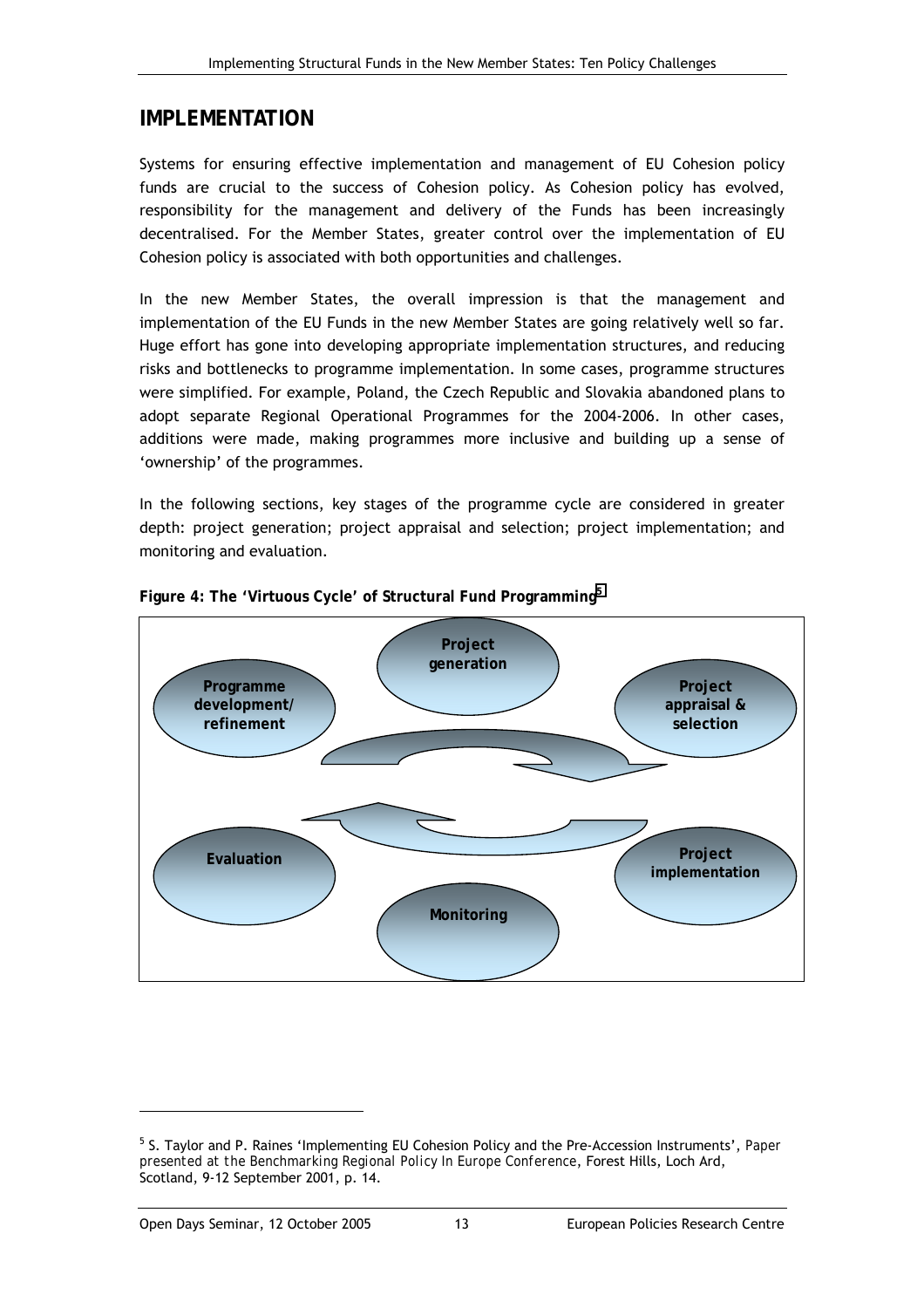## <span id="page-19-0"></span>**7. Generating good projects**

Project generation is a core element of the whole programming process, since it is through individual projects that EU programmes are actually put into practice. There are, however, many problems that Member States experience in this area. There is a common difficulty in transforming good quality ideas into good quality project submissions. Projects may be activity-driven, rather than objective-driven and may not address basic issues of need and demand.<sup>6</sup> Some programmes, priorities and measures suffer from poor-quality applications and low application rates. Low-quality applications contribute to high rejection rates under some measures and place additional pressures on project appraisal and selection systems. Participation rates amongst key groups can vary substantially. For instance, the number and quality of applications can differ considerably between regions and interest groups for a number of reasons including lack of resources and experience.

In the lead-up to accession, major concerns were expressed about potentially poor project submission rates and poor project quality in the new Member States. Despite these concerns, problems with low application rates have generally failed to materialise, according to many authorities (in Latvia, Czech Republic, Estonia, the Slovak Republic, Lithuania and Slovenia) - see [Figure 5.](#page-21-0) Project applications have come in from a wide range of applicants, with municipalities taking a particularly active role in many countries (e.g. Czech Republic and Estonia). For some Structural Fund programmes, demand is already higher than the amount available. For example, all EAGGF funding in Latvia has been committed for the 2004-2006 period. In the Slovak Republic and the Czech Republic, the intake of project applications has had to be stopped under some measures.

However, high application rates are not universal, and there are several characteristic variations. First, rates differ from country to country. In some countries demand for funding has been particularly high. In Hungary, all the Structural Fund programmes, except the Agriculture and Rural Development OP, which was delayed due to the parallel implementation of SAPARD, received applications for an amount of funding higher than the total funds available for the whole programming period.

Second, some programmes have attracted higher application rates than others. So far, in the new Member States, Regional Programmes have generally shown the highest application rates: this is the case of the Integrated Regional OP in Poland, the Joint Regional OP in the Czech Republic and the OP Basic Infrastructure in the Slovak Republic, which incorporates the regional programmes originally proposed by the country to the Commission.

Third, some priorities and measures have suffered from weak application rates and poor quality applications. Protracted approval processes have delayed the introduction of a number of grant schemes, with knock-on effects on commitment of funds and project generation. In a number of cases, lack of experience on the part of applicants and administrations could be a factor. For instance, some measures under the OPs for human resource development have recorded poor project application rates, due to a general lack of experience in the types of support on offer.

<sup>6</sup> ECORYS, et. al. ABCAP, *First Quarterly Implementation Report, (*ABCAP: Finalising of Structures and Measures to Increase the Absorption Capacity and National and Regional Level: Prague, 2004).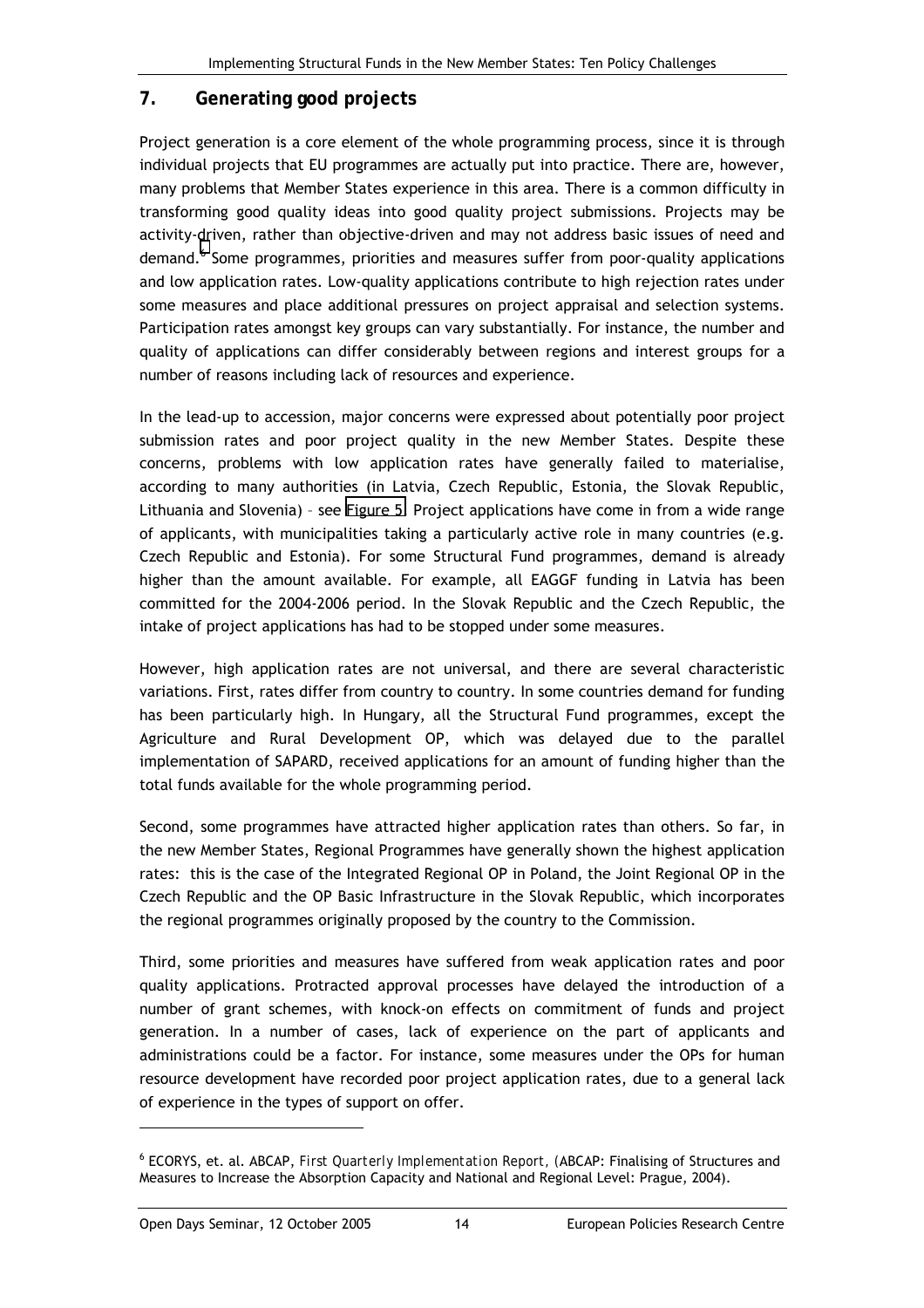Finally, the number and quality of applications differs considerably between regions. Interestingly, some 'lagging' regions, which have long standing experience of EU support through pre-accession aid, appear to be well placed for developing more innovative and robust project submissions, e.g. Moravia-Silesia Region in the Czech Republic, Silesia in Poland and Tartu in Estonia. A similar situation is found in Romania, where the Phare 'Economic and Social Cohesion Projects' were often found to be of higher quality in 'lagging' regions. In contrast, in Estonia stronger municipalities were found to be more likely to have the financial and human resources to develop stronger project proposals.

Despite the initially high project application rates, the pressure to continue to develop and implement high quality projects persists, particularly in light of the emerging disparity between financial commitments and payments, and high expenditure forecasts for 2005, see [Figure 5.](#page-21-0) With this in mind, considerable efforts have been made to boost project application rates in the current period and to address these problems and develop absorption capacity.

- Projects aimed at building absorption capacity. In the Czech Republic, the so-called Absorption Capacity (ABCAP) project was highlighted as one of the most useful aspects of the countryís pre-accession programme. Similarly, the Hungarian government has set up structures to assist partners and applicants, notably the Information Centre (which provides generic information) and the Training Centre (which provides training for organisations involved in Structural Funds management and implementation).
- Specialist consultancy companies play a part in helping potential beneficiaries to develop their project submissions (e.g. in the Czech Republic and Estonia). However, their services can be costly and may not be accessible to all. The quality and experience of firms can vary, and the geographic coverage of consultancy firms is patchy. For example, in Estonia, advisory centres tend to be concentrated in areas where project submission rates are already high, around Tallinn and Tartu.
- Awareness raising and marketing of the funding opportunities available, through information days and publicity material for the public; information targeted at potential project applicants; web-sites; and media activities, (e.g. Latvia has taken the innovative step of scheduling regular radio and television programmes, covering the opportunities and implementation of EU funds in the country).

- How to increase and maintain the necessary quality, as well as quantity of projects?
- How to best provide services to support good project development?
- How to increase application rates for particular measures and from particular groups?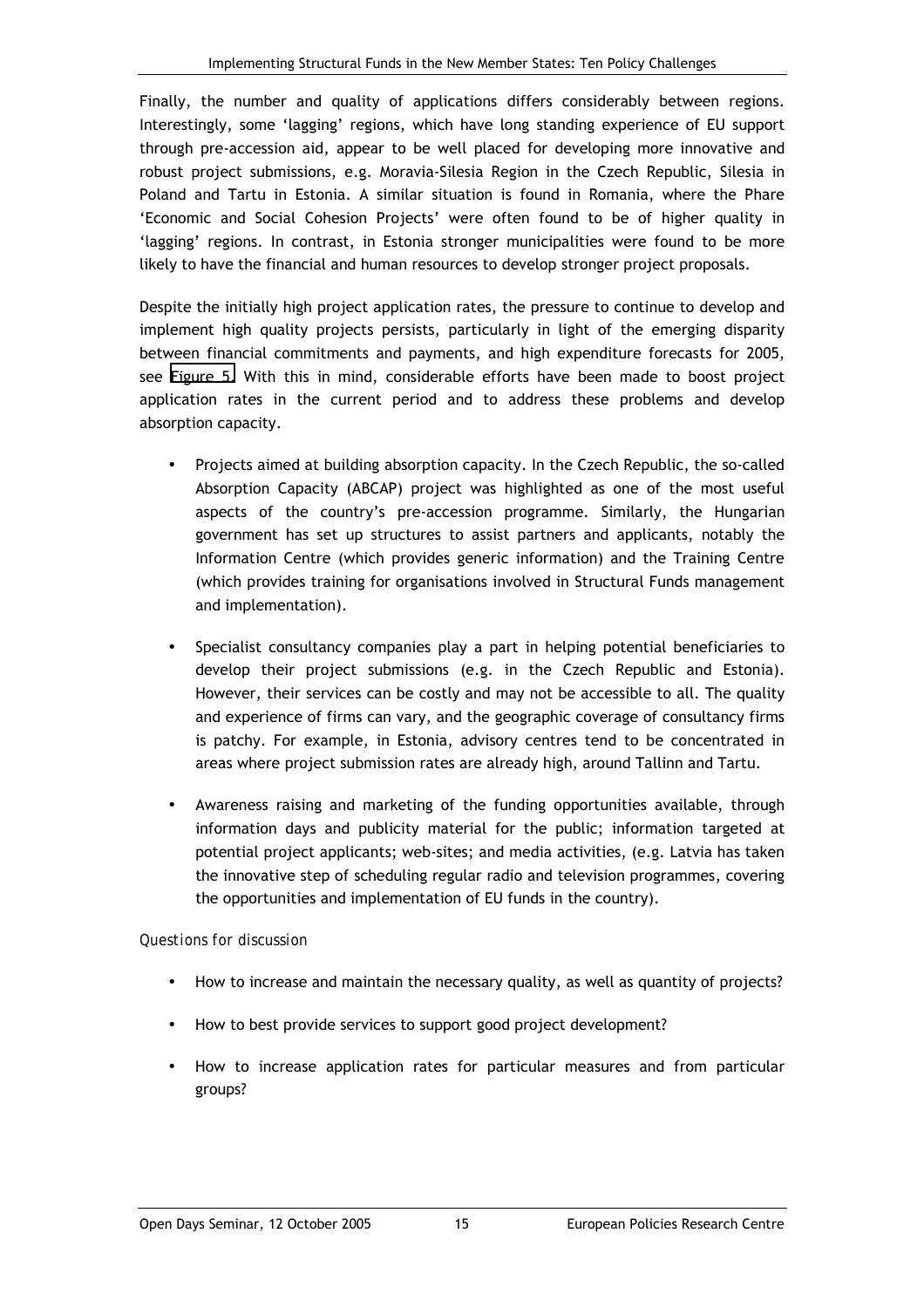<span id="page-21-0"></span>**Figure 5: Structural Fund Commitment & Payment Rates (September 2005)<sup>7</sup>**



Open Days Seminar, 12 October 2005 16 European Policies Research Centre

 $<sup>7</sup>$  EPRC calculations based on M. Hill, DG Regio, 'Commission overview of the effectiveness of Paying Authorities in the new Member States', paper presented at the</sup> International Conference 'Experience of Paying Authorities in EU Member States - the First Year' Warsaw, 12-13 September, 2005.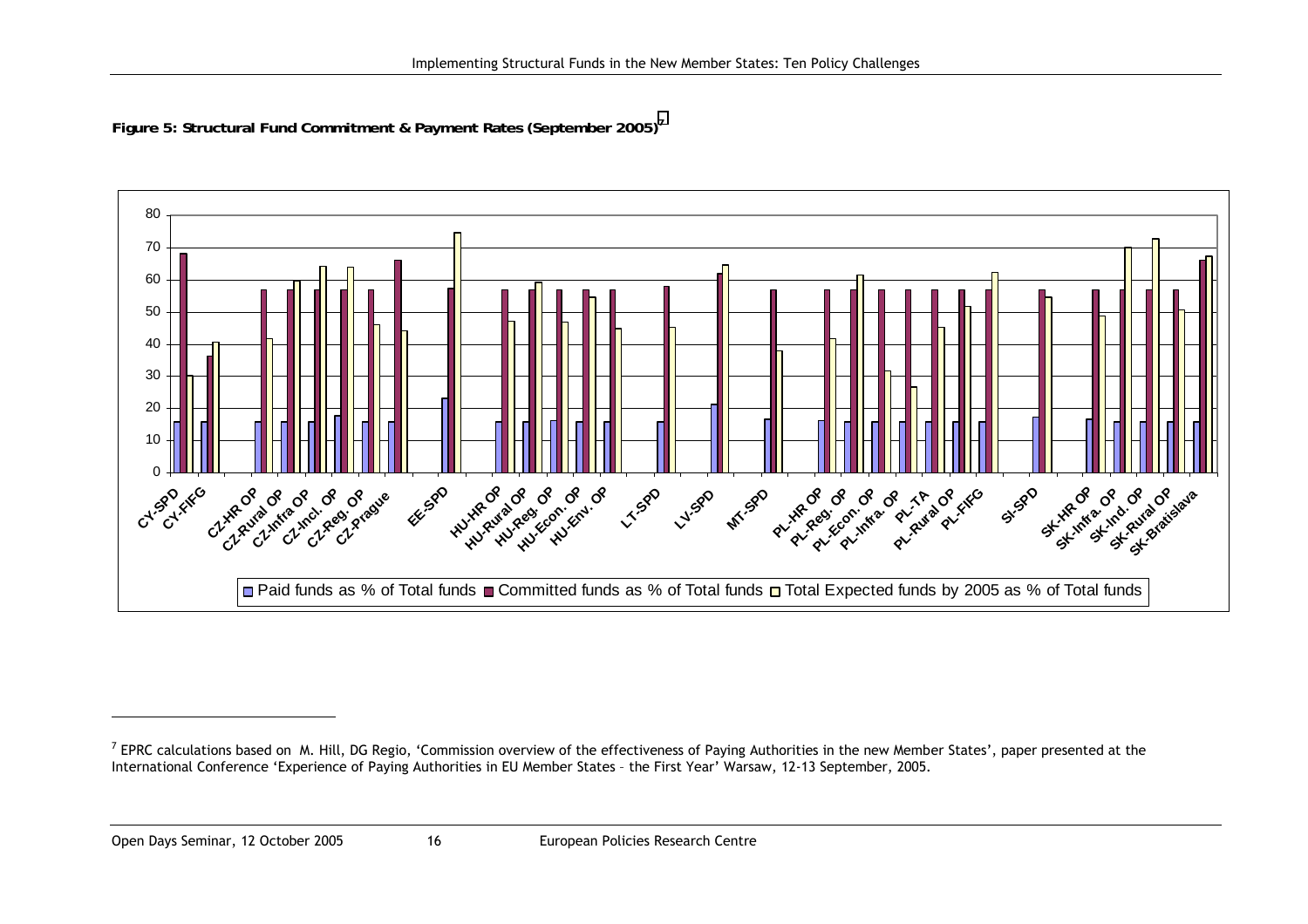#### <span id="page-22-0"></span>**8. Increasing the efficiency of project selection**

Project appraisal and selection have become increasingly systematic and professional. Decision-making on applications generally involves at least two distinct stages: project appraisal leading to a recommendation; and formal selection. There is considerable variation in the form and functioning of these systems and in how different types of project are appraised and selected. Systems depend on: the size of projects (smaller projects may have simplified structures); project type; the co-financing partner (national government versus regional authorities or public versus private sector/NGO); and whether projects are part of the main programme or sub-programmes. $^8$ 

In the new Member States, official reports tend to imply that the quality of projects is good, with comparatively few applications being declined in a number of countries. However, large number of project applications, such as those recorded in the newer Member States, place considerable pressure on nascent administrative structures. Consequently, the processes of refining and reinforcing project appraisal systems are likely to be on-going processes.

Key issues which continue to be addressed include harmonising EU and national project appraisal systems, and increasing the transparency and efficiency of project selection systems. This may involve refining project selection criteria. For example, in Estonia specific problems have been experienced with project selection criteria being too wide and open to differing interpretations. It may also require the simplification and rationalisation of project appraisal and selection systems, which is an objective in a number of the new Member States. Recognition may need to be given to strategically important and innovative projects, in order to ensure that the sum of the projects adds up to more than their parts and contributes to programme objectives. Lastly, there may be a need to address bottlenecks and delays in project selection. For instance, in some cases new legislation is required to ensure that decisions remain transparent and to stop legal challenges being made to project decisions. In some cases, competition for funding, combined with the traditionally weak public administration and lack of trust in public authorities, has led project selection decisions to be questioned, which has negative knock-on effects on project implementation rates

#### *Questions for discussion*

- Which appraisal systems can meet the demands of project selection?
- Is there a balance to be struck between rigid and formal appraisal systems and responsiveness, flexibility and adaptability?

<sup>&</sup>lt;sup>8</sup>S. Taylor, J. Bachtler and, M.L. Rooney, 'Implementing the New Generation of Programmes: Project Development, Appraisal and Selection<sup>,</sup> IQ-Net Thematic Paper 7(2), (European Policies Research Centre, University of Strathclyde, 2001)*,* p. 34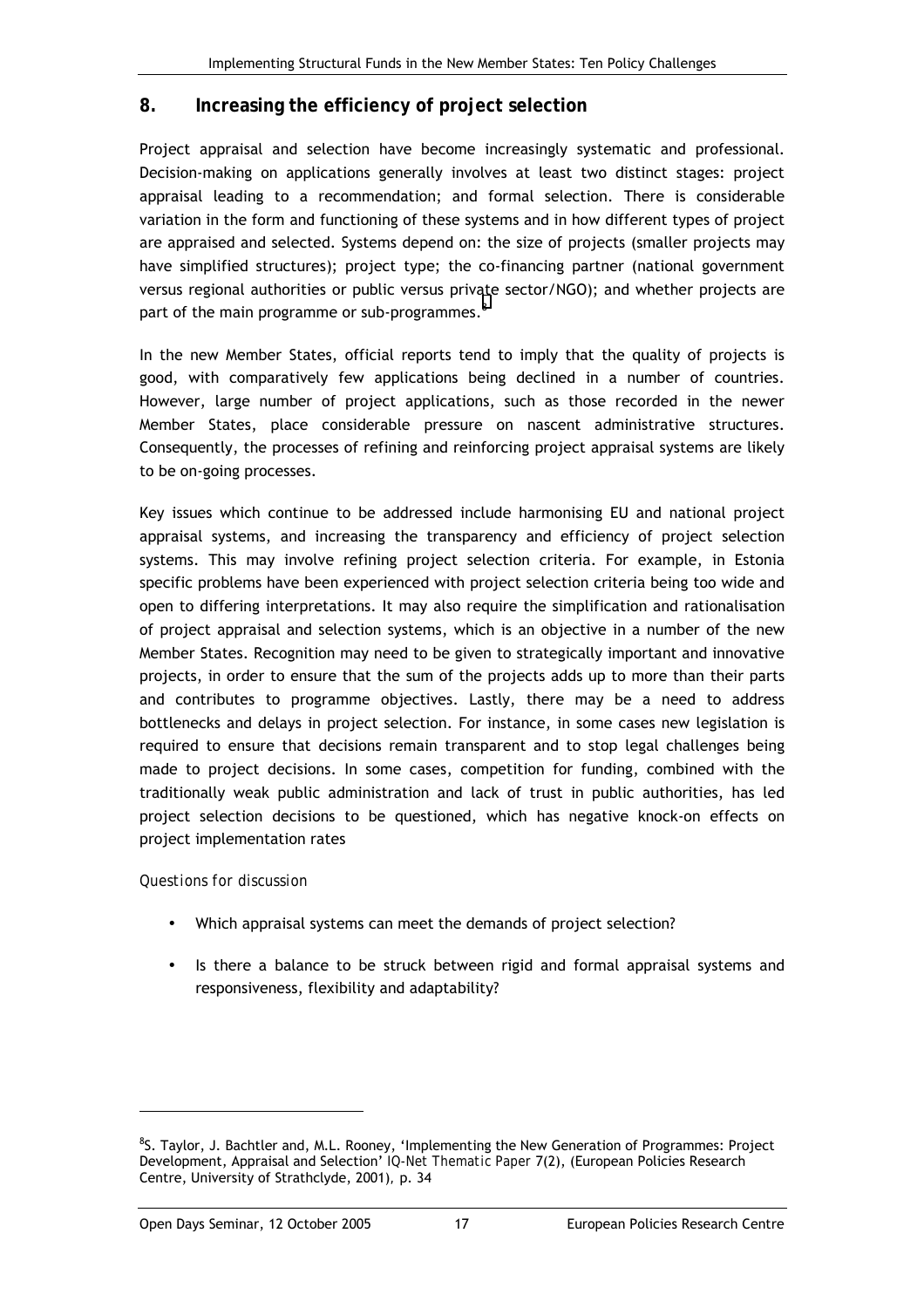### <span id="page-23-0"></span>**9. Building Implementation Capacity**

Effective implementation structures are vital to the success of programmes, particularly in light of the introduction of the decommitment rule and the performance reserve. Developing effective structures and systems for translating project proposals into practice and committed funds into expenditures are key challenges. In the new Member States, emerging disparities between commitment rates, final expenditures and the resources available mean that implementing bodies, along with paying authorities, are now under considerable pressure to implement projects efficiently and to draw down resources, see [Figure 5.](#page-21-0)

The operational effectiveness of project implementation structures in the new Member States is still somewhat uncertain, as many are newly established and were not previously involved in pre-accession aid projects. However, a number of issues are beginning to emerge.

- Implementation structures can easily become overly complex. For example, Slovenia has already expressed a desire to simplify its implementation system. Even in Latvia, a comparatively small country with a single SPD, there are eight implementing agencies covering different sectors. In some of the larger Member States, some operational programmes can have as many as 30-40 implementing bodies.<sup>9</sup>
- Implementing bodies are increasingly expected to take on a proactive role in promoting economic and social development.<sup>10</sup> For example, CzechInvest, an agency of the Czech Ministry for Trade and Industry that administers a number of co-financed grant schemes, takes an active and strategic role in determining how money should be managed, what projects should be funded etc. However, it is not uncommon for implementing agencies to uphold very 'traditional' or ëcompartmentalisedí approaches, by limiting themselves to purely administrative activities or well-established areas of activity.
- The capacity of implementing agencies to fulfil even their more 'administrative' functions is affected by both the quality of the projects they are working with and the experience of final and end beneficiaries. For example, the speedy payment of claims can be negatively affected by the quality of claims.<sup>11</sup>

 $^9$  M. Šumpíková, J. Pavel, and S. Klazar, EU Funds: Absorption Capacity and Effectiveness of Their Use, With Focus On Regional Level in the Czech Republic, presentation to the 12th NISPAcee Annual Conference "Central and Eastern European Countries Inside and Outside the European Union: Avoiding a New Divide" Vilnius, Lithuania, May 13 - 15, 2004.

<sup>10</sup> C. McClements (National Co-ordinator) and H. Smolkova (Team Leader). *Final Report of the ABCAP Project, (*ABCAP: Finalising of Structures and Measures to Increase the Absorption Capacity and National and Regional Level: Prague 2004).

<sup>11</sup> Ministry of Economic Affairs and Labour, Poland ë*Report on the implementation of the NDP/CSF: Implementation progress in the fourth quarter'*. (Ministry of Economic Affairs and Labour: Warsaw, 2005).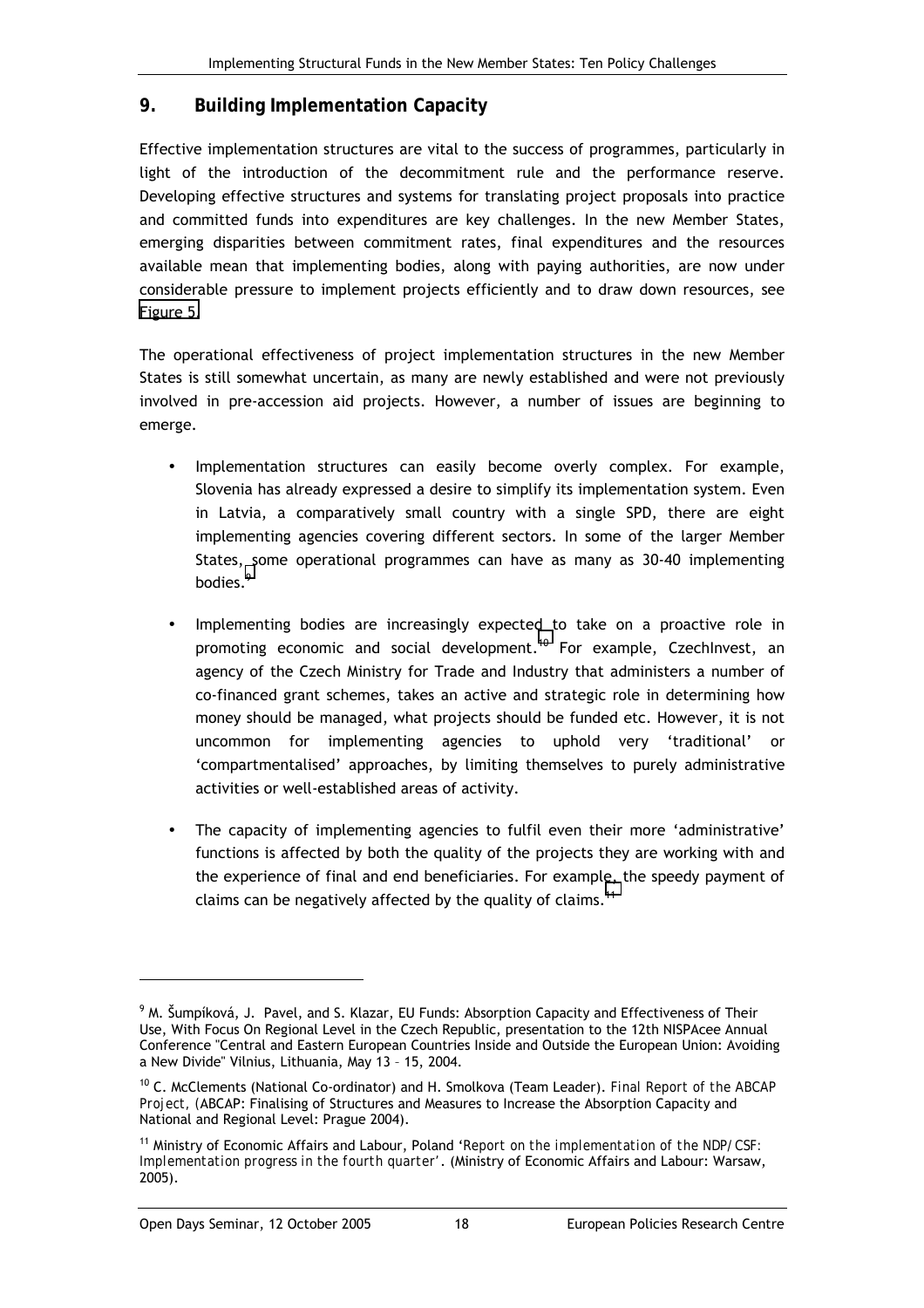<span id="page-24-0"></span>*Questions for discussion* 

- Should implementing agencies take on a more 'strategic' role?
- How can capacity be retained and developed at the level of implementing bodies?
- How can implementation structures be improved, in order to promote coordination and efficiency?

#### **10. Monitoring Progress**

The monitoring and evaluation of EU programmes have been some of the most challenging aspects of EU Cohesion policy implementation for all Member States. EU Regulations stress the need for rigorous financial and physical monitoring to ensure the transparency and accountability of expenditure to the Council, Parliament and Court of Auditors and as a prerequisite for effective programming, providing critical intelligence to inform programme planning and delivery.

In the EU15, monitoring has progressively improved over successive programming periods with respect to the development of hierarchies of indicators (from programme to measure level), the setting of relevant benchmarks and targets, investment in data collection and analysis systems to ensure the input and collation of accurate data, effective IT infrastructure, and human resources for managing monitoring systems. Notwithstanding improvements over time and particularly in the current programming period, all Member States still face significant problems in obtaining data with respect to physical outputs, results and impacts.

In the new Member States, the focus of programme monitoring committees and monitoring systems has been on financial management issues, in particular to ensure adequate oversight of the absorption of funding. Although there has been substantial investment in monitoring, programming authorities face a range of challenges, notably: delays in establishing effective monitoring systems; problems with IT; lack of human resources; indicators with insufficiently clear definition and focus; poor coordination and datagathering systems; and difficulties in dealing with the varying requirements of ERDF, ESF and EAGGF.

Evaluation is a further vital component of the programming process, helping to assess the effectiveness and efficiency of policy, guide the design of new policies, and support the implementation of policy programmes and instruments.<sup>12</sup> Evaluation analyses focus on three main areas:

1. Achievements: identifying outputs and results achieved and using this information to consider future impacts and programme effectiveness.

 $12$  L. Polverari and J. Bachtler Assessing the Evidence: The Evaluation of Regional Policy In Europe, *EoRPA Paper 04/5,* prepared for the twenty-fifth meeting of the EPRC Regional Policy Research Consortium held at Ross Priory, Loch Lomondside on 3 - 5 October 2004.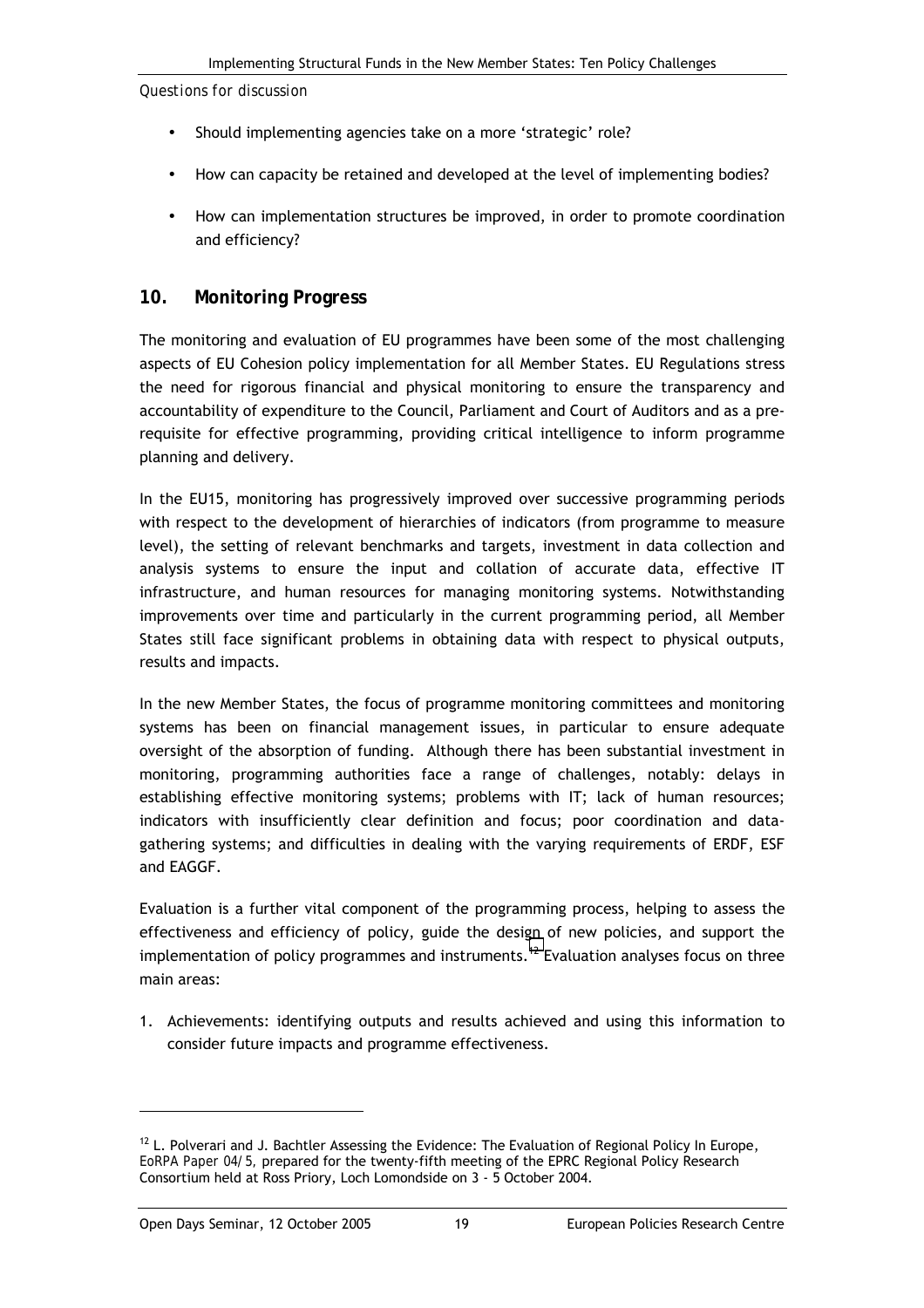- 2. Context: assessing the impact of wider economic trends and institutional and policy change on the programme, which provides insights into how a programme has performed and an assessment of the continuing relevance of the programmes.
- 3. Process and systems analysis: analysing the effectiveness and efficiency of the programmes processes and systems.

Techniques and skills have developed and become increasingly embedded in the programming process, although there are still significant variations in the approach and attitudes of Member States to evaluation and in terms of the extent to which they are embedded in national policy practices. For example, some of the old Member States have explicit and coordinated frameworks for evaluation, which extend beyond regulatory requirements for EU funds, e.g. in Finland, Ireland, the Netherlands and the UK.

In most of the new Member States, policy evaluation is a relatively recent phenomenon.<sup>13</sup> As a result, programme evaluation is an area of potential weakness, mainly due to limited experience and lack of qualified evaluators. As the next programming period gets underway, pressures on nascent evaluation structures are likely to increase in the future for a number of reasons. First, with an increasing workload, finding enough evaluators could be a particular problem, especially in smaller Member States, ëwhere everyone in the Structural Funds community in the country knows everyone else'. Second, evaluators are likely to face the prospect of presenting controversial assessments of high status, high profile programmes. Third, the quality of evaluations could be negatively affected by weaknesses in monitoring systems and evaluation experience. Finally, problems could be encountered with ensuring that evaluations play a constructive role in improving programmes. Relevant authorities have to be prepared to feed into the evaluation process, as opposed to taking a 'defensive' stance against evaluators, and authorities have to be sufficiently flexible and open to acknowledging the results of evaluation.

Some valuable experience of the evaluation of EU programmes has already been gained through pre-accession aid programmes and the ex-ante evaluations of the countries' National Development Plans (NDPs). Many countries have now established speciallydesignated evaluation units and adopted extensive programmes of evaluation activity, in order to learn as much as possible from the current of programmes and to prepare for the next round of programming, e.g. in the Czech Republic. In a number of cases, evaluations and evaluators already provided valuable inputs into the development of programming documents, by working alongside programme developers during the ex-ante evaluations of National Development Plans and CSFs.<sup>14</sup> Thus, even during the comparatively short programming period between 2004-2006, evaluation has a particularly important role to play in the new Member States, by enabling lessons to be learnt, providing feedback, and improving transparency and accountability.

l

<sup>&</sup>lt;sup>13</sup> K. Olejniczak 'Towards the Evaluation Culture in Poland - Experiences and Prospects', *Paper for the Annual Conference of Regional Studies Association Evaluation and EU Regional Policy* Aix en Province, 31st May and 1st June 2002

<sup>&</sup>lt;sup>14</sup> J. Blažek and J. Vozáb 'Ex-Ante Evaluation of the National Development Plan - Instrument for the Identification and Elimination of Problems in Preparation for EU Cohesion Policy' in Benč, V. (ed) *Readiness of the Candidate Countries for EU Regional Policy* (Conference Almanac, 3-5. November 2003 Bratislava: Slovakia, 2003) p. 163-170.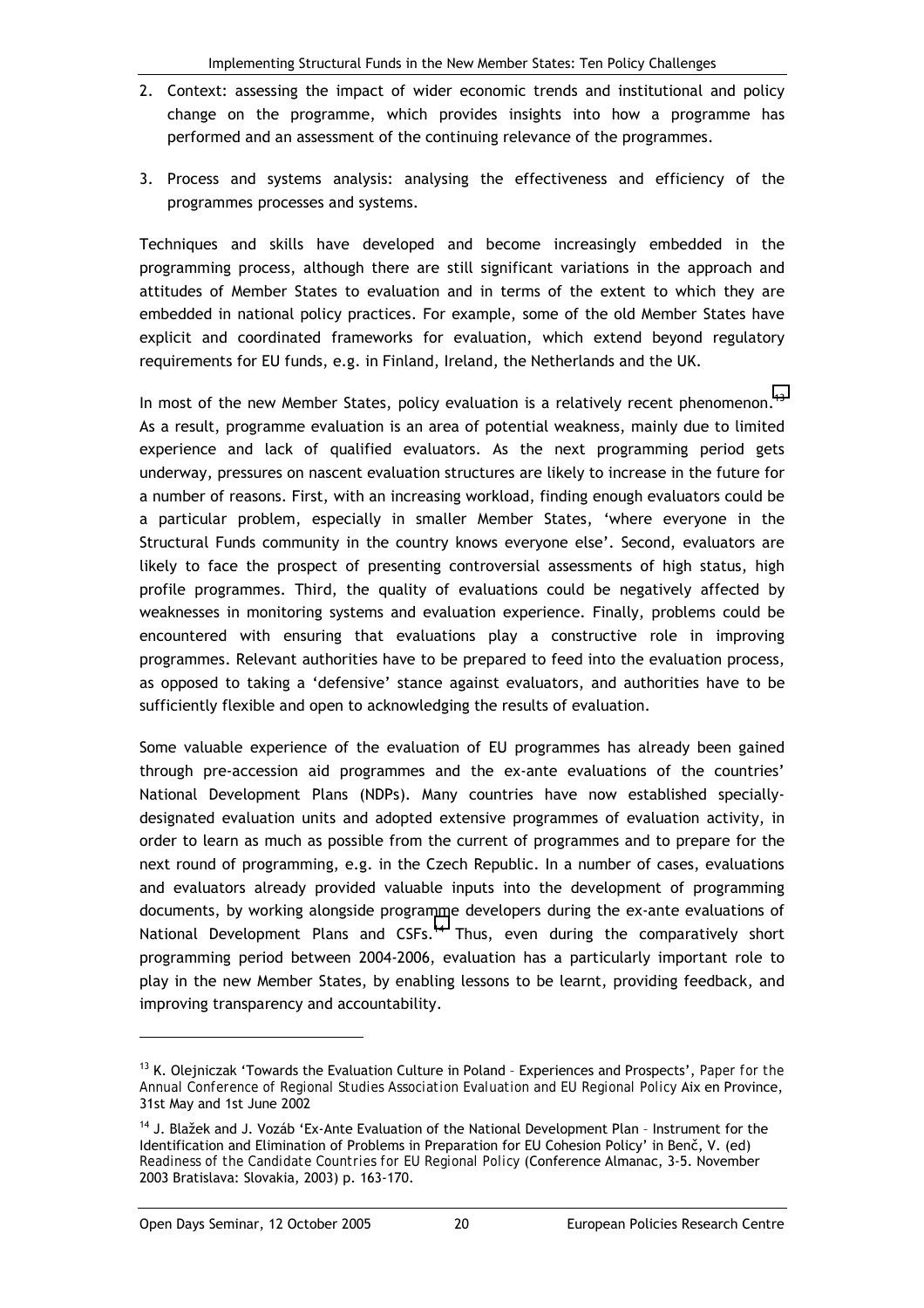- How can the quality of monitoring and evaluation systems be improved?
- How can best use be made of evaluation materials?
- Do the Commission's demands for monitoring and evaluation place an undue burden on the Member States?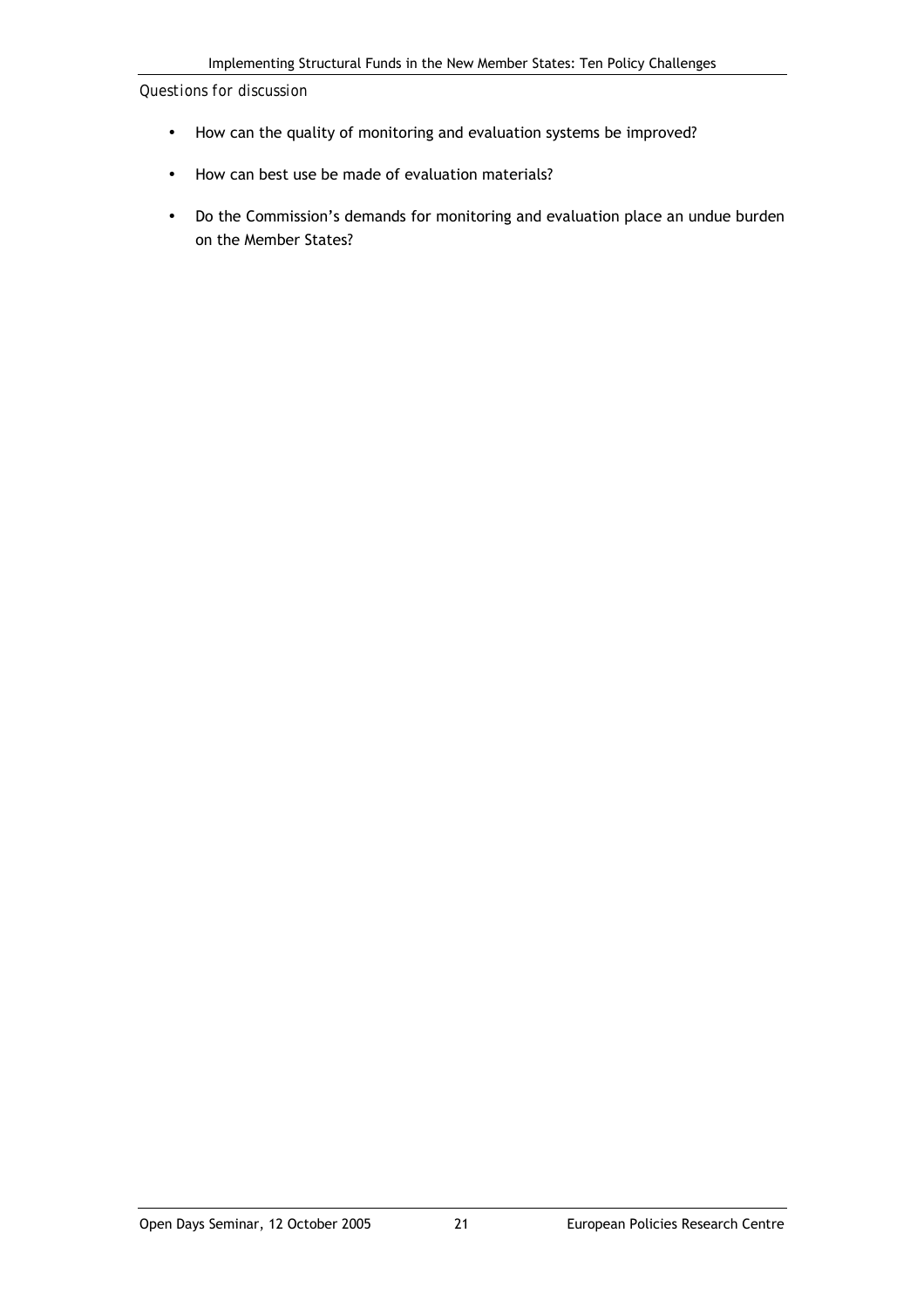## **QUESTIONS FOR DISCUSSION: SUMMARY**

### **Programming**

#### *1. Making policy choices*

- What are the main challenges facing policy-makers in setting strategic priorities in the next period?
- How relevant are the proposed Community Strategic Guidelines for individual countries?
- *2. Policy trade-offs: tackling national economic growth and interregional inequalities*
- Is there a 'trade-off' between supporting national economic development and regional development?
- How are regional development goals likely to change in the next round of programmes? Will there be a stronger or weaker regional component to the programmes?
- What special measures will be developed to meet the needs of lagging regions?
- *3. Coordination with national policy*
- What mechanisms are in place to facilitate the coordination of domestic and EU policy?
- Does the integration of EU and domestic policy simplify and strengthen interventions, or does it constrain the flexibility and responsiveness of national policies?

#### **Institutions**

- *4. Scope for regionalisation*
- What are the merits of regionalisation of Structural Fund management? What pressures are there for regionalisation?
- What types of investment in regional institutional capacity have proved to be effective?
- To what extent do centralised administrative structures continue to provide a more robust platform for Structural Funds programme management?
- *5. Improving coordination*
- What systems and structures have proved to be effective in ensuring effective coordination?
- To what extent are the requirements of new Regulations likely to require more or less coordination?
- *6. Deepening partnership*
- What are the main contributions of partnership? What are the main bottlenecks and limitations to the partnership approach?
- How can the quality and effectiveness of partnership be developed and maintained?
- How well-embedded is partnership in domestic policy structures?